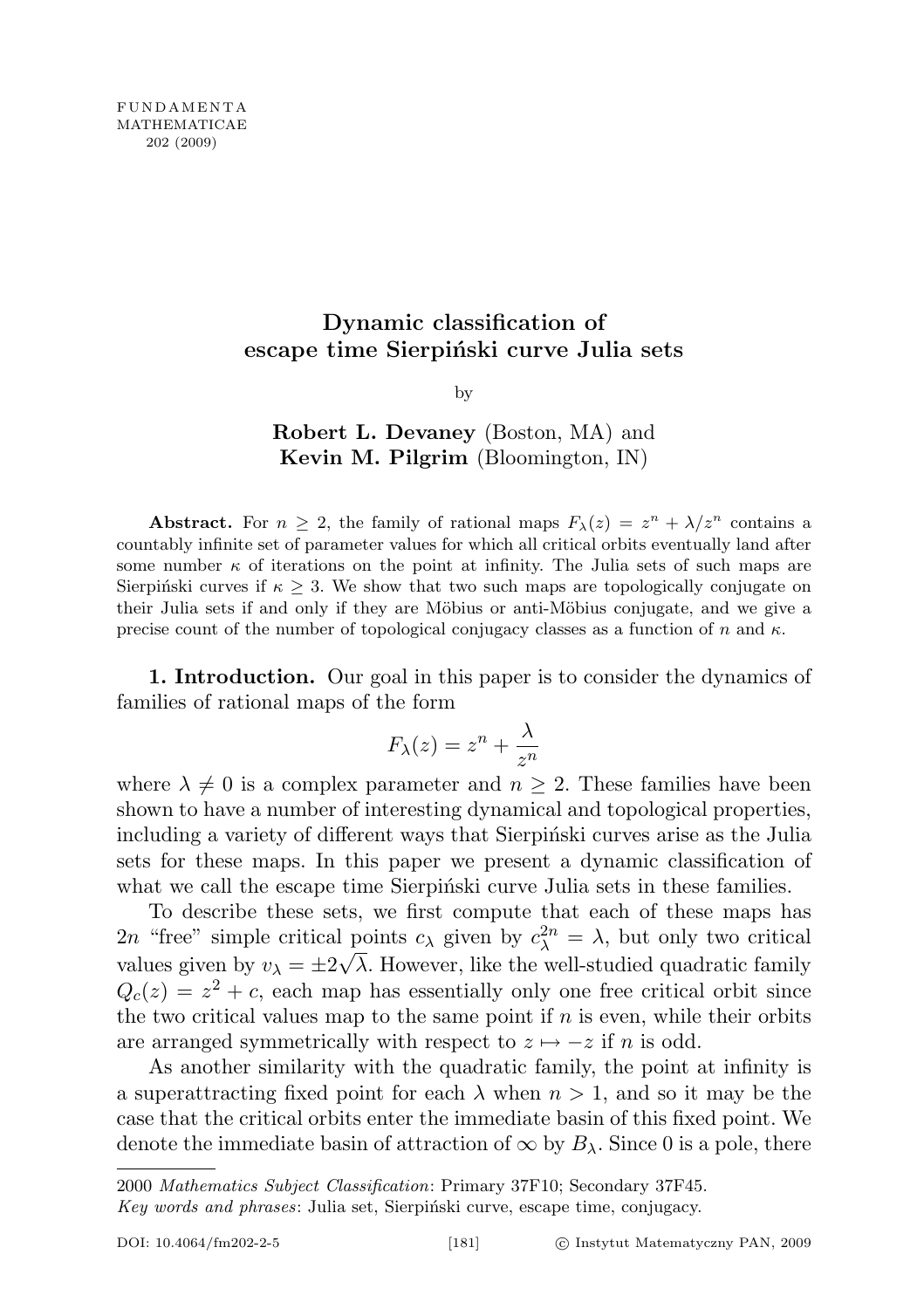is a neighborhood of 0 that is mapped into  $B_{\lambda}$ . Now either this neighborhood is itself contained in  $B_{\lambda}$ , or else 0 lies in a disjoint preimage of  $B_{\lambda}$ , in which case we denote this preimage by  $T_{\lambda}$ . In the latter case, note that  $F_{\lambda}$  maps  $T_{\lambda}$  in *n*-to-1 fashion onto  $B_{\lambda}$  while  $F_{\lambda}|B_{\lambda}$  is also *n*-to-1. Hence the only preimages of  $B_\lambda$  are  $B_\lambda$  itself and  $T_\lambda$ . Thus, the only way a critical orbit can eventually enter  $B_\lambda$  is by passing through  $T_\lambda$ . For this reason we call  $T_\lambda$  the trap door. The following Theorem describes the Julia sets that result when the critical orbits eventually enter  $B_\lambda$  (see [8]):

THEOREM (Escaping critical orbits). For the family of functions

$$
F_{\lambda}(z) = z^n + \frac{\lambda}{z^n}
$$

with  $n \geq 2$  and nonzero  $\lambda \in \mathbb{C}$ , if the critical values lie in some preimage of  $T_{\lambda}$  (that is, they escape), then the Julia set is a Sierpinski curve.

We remark that if the critical values lie in  $B_\lambda$  or  $T_\lambda$ , then the Julia sets are very different topologically. If the critical values lie in  $B_{\lambda}$ , the Julia set is a Cantor set; if they lie in  $T_{\lambda}$ , the Julia set is a Cantor set of simple closed curves. See [8], [12].

A *Sierpinski curve* is a planar set that is characterized by the following five properties: the set is compact, connected, locally connected, nowhere dense, and all of the complementary domains are bounded by simple closed curves that are pairwise disjoint. It is known from work of Whyburn [16] that any two Sierpiński curves are homeomorphic. In fact, they are homeomorphic to the well-known Sierpinski carpet fractal. Furthermore, it is known  $[10]$ that any homeomorphism between a pair of Sierpinski curves extends to a homeomorphism defined on the entire Riemann sphere. This implies that if two Sierpinski curves are already embedded in the complex plane, then one can speak unambiguously about a homeomorphism between the two being orientation preserving/reversing. The first example of a Sierpinski curve Julia set was given by Milnor and Tan Lei [13].

Let  $J(F_\lambda)$  denote the Julia set of  $F_\lambda$ . We call a Julia set for which the critical orbit eventually escapes to  $\infty$  an *escape time Sierpinski curve* and denote by  $\kappa = \kappa(\lambda)$  the number of iterations of  $F_{\lambda}$  that it takes for the critical orbit to enter the immediate basin of  $\infty$ . By the previous theorem, we thus need  $\kappa \geq 3$  for  $J(F_\lambda)$  to be an escape time Sierpinski curve.

It is known [4] that for every  $n \geq 2$ , the set of parameter values  $\lambda$ for which the critical points escape is an open set with infinitely many connected components. For example, in Figure 1, we display the parameter plane for the case  $n = 2$ . Each of the bounded grey regions in this figure contains parameters for which the critical orbits enter  $B_\lambda$  after three or more iterations and hence the Julia set is a Sierpinski curve. We call these regions in the parameter plane *Sierpinski holes*.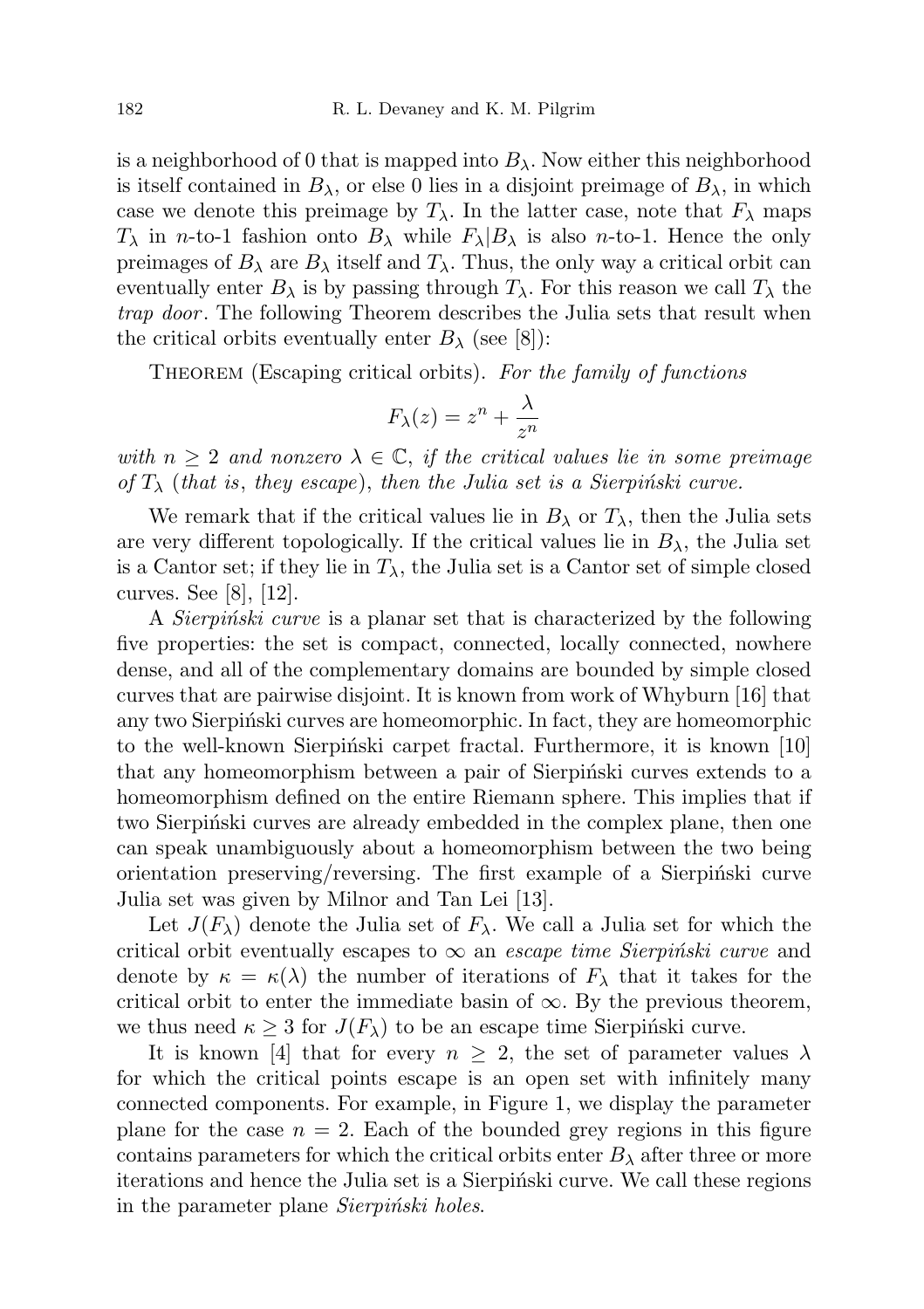

Fig. 1. The parameter plane for the family  $z^2 + \lambda/z^2$ 

In Figure 2 we display the parameter plane for the case  $n = 3$ . All of the bounded grey regions in this case except the small "disk" in the center are Sierpiński holes. In this picture, the central region is the McMullen domain



Fig. 2. The parameter plane for the family  $z^3 + \lambda/z^3$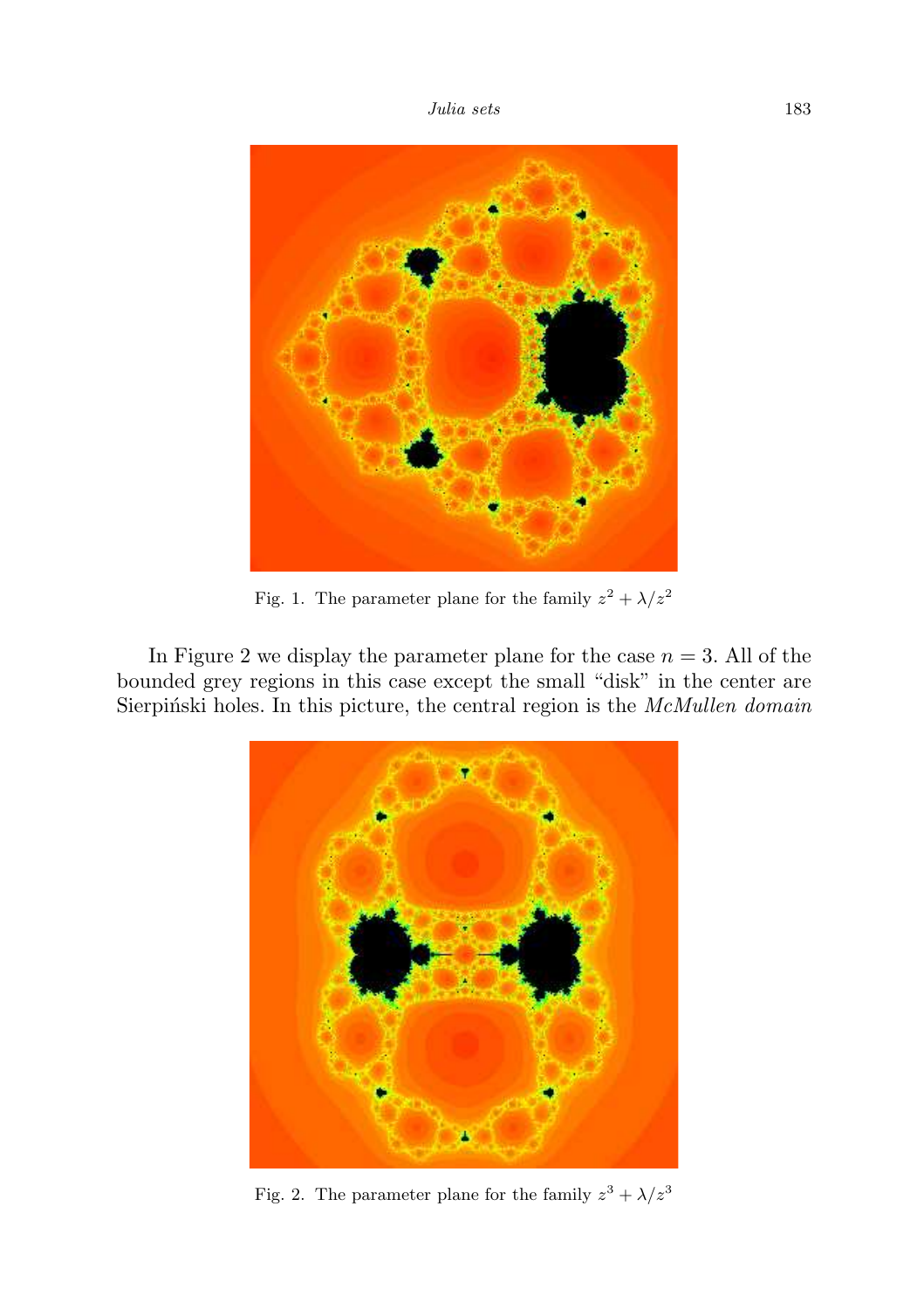(see [6], [12]) i.e., the region where the critical values lie in the trap door so the Julia set is a Cantor set of simple closed curves. In both of these figures, the unbounded grey region contains the parameters where the Julia set is a Cantor set. We call this subset of the parameter plane the escape locus.

There are several facts known about the properties of the Sierpinski holes in the parameter plane. The following Theorem was proved in [4] and [14].

THEOREM (Structure of Sierpinski holes). There is a unique center of each Sierpinski hole in the parameter plane, i.e., a parameter for which the critical orbits all land on  $\infty$  at the escape time iteration  $\kappa$ . Also, there are exactly  $(n-1)(2n)^{\kappa-3}$  Sierpiński holes with escape time  $\kappa$ .

As a consequence, the Julia sets corresponding to parameters drawn from the same Sierpinski hole are always homeomorphic. So the question is: when are the two maps corresponding to these parameters topologically conjugate on their Julia sets? Our first result in this paper is:

THEOREM (Escape time conjugacy). Let

$$
F_{\lambda}(z) = z^n + \frac{\lambda}{z^n}
$$
 and  $F_{\mu}(z) = z^n + \frac{\mu}{z^n}$ 

where  $\lambda$  and  $\mu$  are parameters that lie in Sierpinski holes.

- (1) If  $\lambda$  and  $\mu$  lie in the same Sierpinski hole, then  $F_{\lambda}$  and  $F_{\mu}$  are topologically conjugate on their Julia sets.
- (2) If  $\lambda$  and  $\mu$  lie in Sierpinski holes with different escape times, then  $F_{\lambda}$  and  $F_{\mu}$  are not topologically conjugate on their Julia sets.
- (3) Suppose  $\lambda$  and  $\mu$  are centers of different Sierpinski holes that have the same escape time. Let  $\alpha$  be a primitive  $(n-1)$ st root of unity. Then  $F_{\lambda}$  and  $F_{\mu}$  are topologically conjugate on their Julia sets if and only if , for some integer j,
	- $\bullet \ \mu = \alpha^{2j}\lambda, \text{ or }$
	- $\bullet \ \mu = \alpha^{2j} \overline{\lambda}.$

Therefore, if  $\lambda$  and  $\mu$  are parameters lying in different Sierpinski holes whose escape times are the same, then  $F_{\lambda}$  and  $F_{\mu}$  are topologically conjugate on their Julia sets if and only if the centers of these Sierpiński holes have the above property.

This result allows us to give a precise count of the number of different conjugacy classes of escape time Sierpinski curves. In Sections 3 and 4 we shall prove:

THEOREM (Number of conjugacy classes). The number of topological conjugacy classes of escape time Sierpinski curve Julia sets with escape time κ is given by

- (1)  $(2n)^{\kappa-3}$  if n is odd;
- (2)  $(2n)^{\kappa-3}/2+2^{\kappa-4}$  if n is even.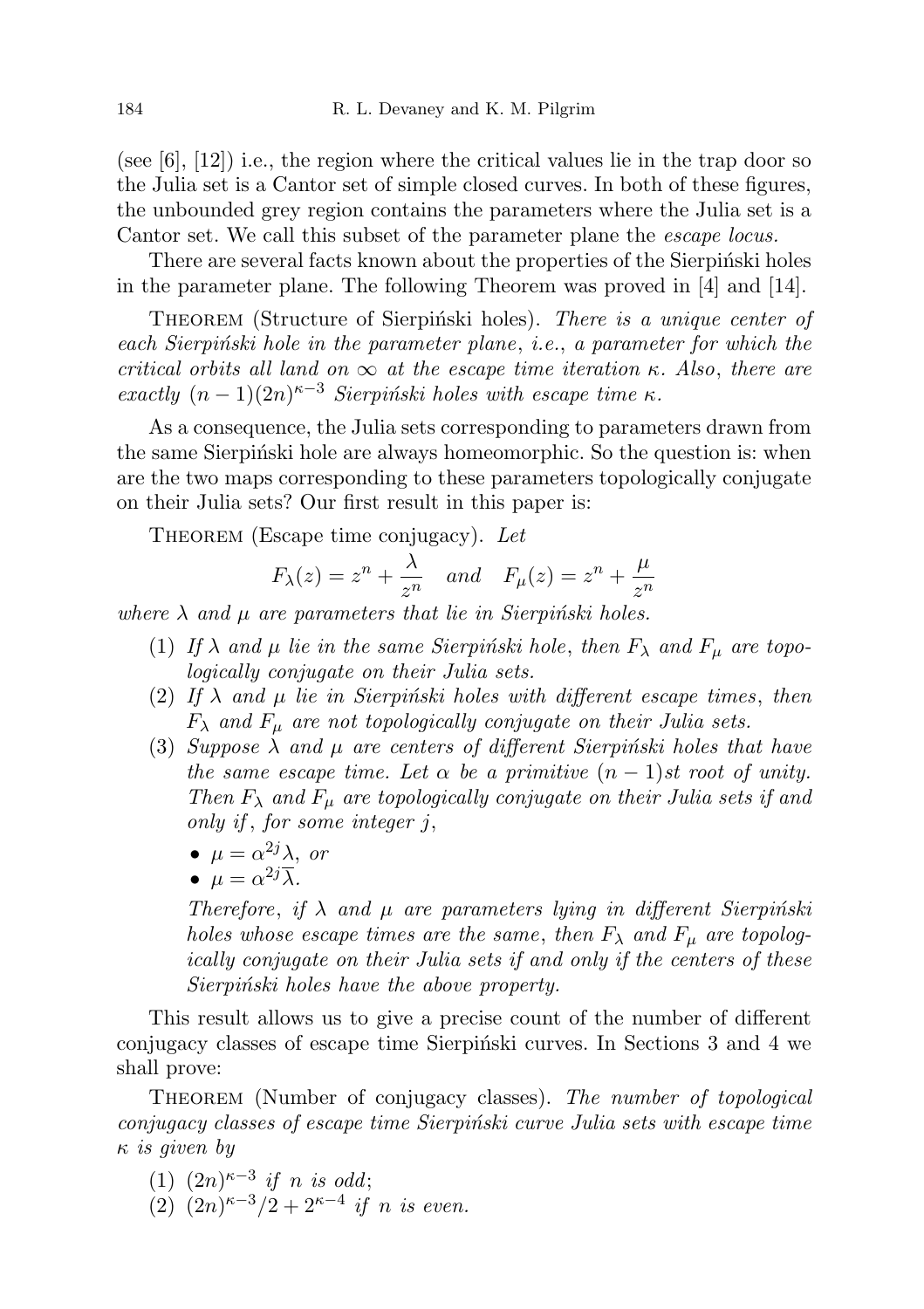For example, when  $n = 3$ , there are exactly  $2 \cdot 6^3 = 432$  Sierpinski holes in this family with escape time 6 and exactly 216 different conjugacy classes of such maps. Similarly, there are  $120,932,352$  Sierpinski holes with escape time 13 and 60,466,176 different conjugacy classes, so clearly there is a great variety of different dynamical behaviors on these escape time Sierpiński curve Julia sets.

Remarks. 1. The above count of conjugacy classes may be the first of its kind. To the best of our knowledge, for quadratic polynomials for which the critical point is eventually periodic with preperiod  $m$  and period  $k$ , the function of m and k giving the number of topological conjugacy classes on the Julia set is unknown.

2. If  $\lambda, \mu$  are centers of Sierpinski holes, then their Julia sets are both Sierpinski curves and so they are homeomorphic. It would be interesting to have a classification of such Sierpinski curves up to a quasiconformal homeomorphism. By a theorem of Bonk ([1, Theorem 7.5]), for any such  $J(F_\lambda)$ , there is a quasiconformal homeomorphism  $h: J(F_\lambda) \to Y_\lambda$ , where  $Y_{\lambda}$  is a Sierpinski curve in the sphere having area zero and whose complementary domains are round disks. A theorem of Bonk, Kleiner, and Merenkov  $(2)$  and  $[1,$  Theorem 7.3) implies that a quasiconformal map  $g: Y \to Y'$  between two such round Sierpinski curves is a Möbius transformation. Therefore, the round Sierpinski curve  $Y_{\lambda}$  and the quasiconformal homeomorphism h are unique, up to Möbius transformations. As of this writing, we do not have a concrete example of a pair of centers  $\lambda, \mu$  corresponding to nonconjugate maps for which we can prove either that  $J(F_\lambda)$ and  $J(F_{\mu})$  are quasiconformally homeomorphic, or that they are not.

2. Conjugacy results. Our goal in this section is to prove the escape time conjugacy theorem. Let

$$
F_{\lambda}(z) = z^n + \frac{\lambda}{z^n}
$$

with the complex parameter  $\lambda \neq 0$  and  $n \geq 2$ . Recall that the point at  $\infty$  is a superattracting fixed point and we have the immediate basin of attraction of  $\infty$  denoted by  $B_\lambda$ . The origin is also a critical point and a pole, and, provided that  $|\lambda|$  is small enough, we have the trap door  $T_{\lambda}$  which surrounds the origin and is disjoint from  $B_\lambda$ . Each of  $B_\lambda$  and  $T_\lambda$  is an open disk that is mapped *n*-to-1 onto  $B_\lambda$ . The other critical points are the free critical points; they are given by  $c_{\lambda}^{2n} = \lambda$ . The critical values are given by  $v_{\lambda} = \pm \sqrt{\lambda}$ .

Let  $\omega$  be a primitive 2nth root of unity. Then the Julia set of  $F_{\lambda}$ , denoted by  $J(F_\lambda)$ , is symmetric under the map  $z \mapsto \omega z$ . To see this, note that

$$
F_{\lambda}(\omega z) = \omega^n z^n + \frac{\lambda}{\omega^n z^n} = -F_{\lambda}(z).
$$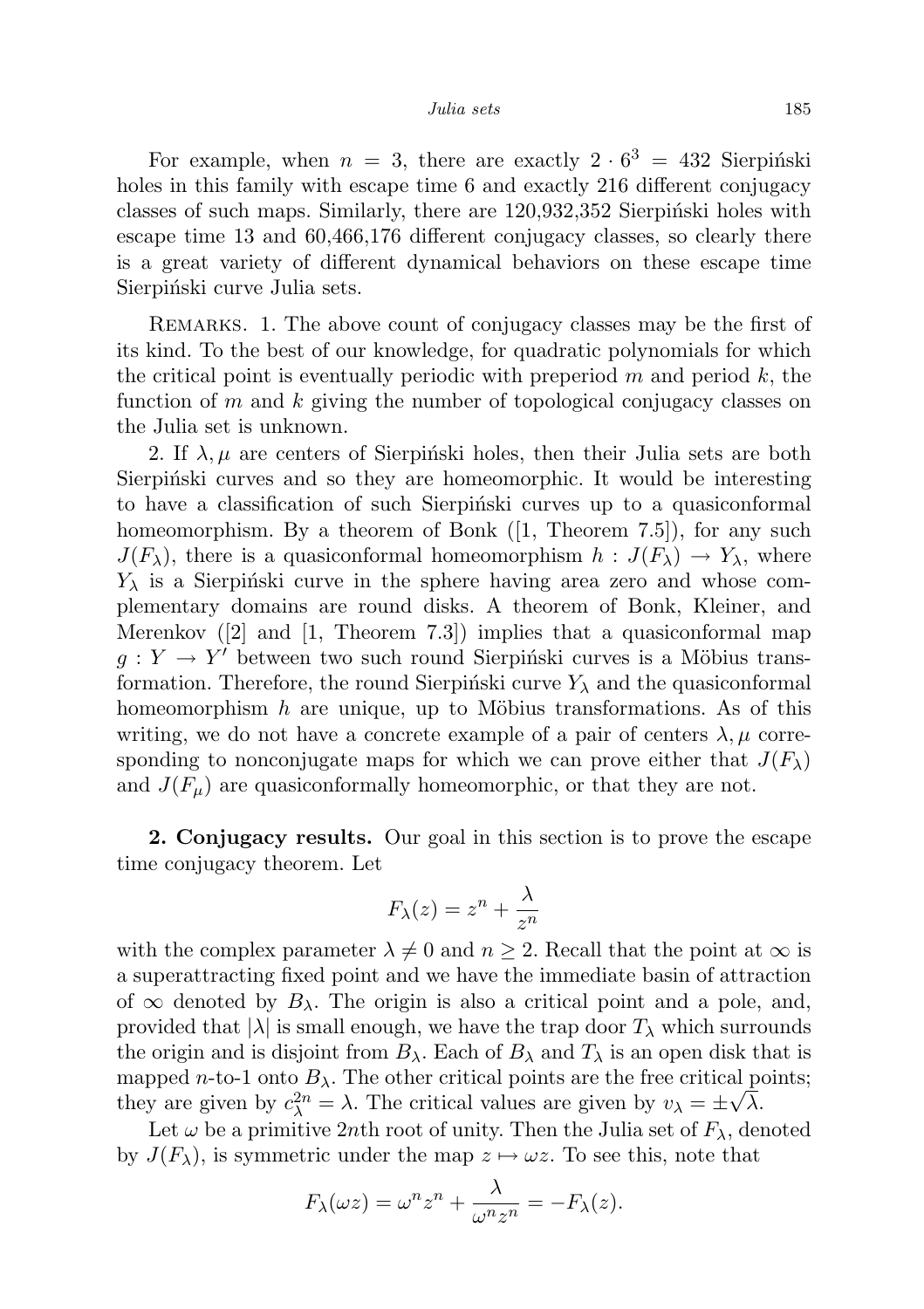Thus, if *n* is even,  $F_{\lambda}^2(\omega z) = F_{\lambda}^2(z)$ , where  $F_{\lambda}^2 = F_{\lambda} \circ F_{\lambda}$ ; if *n* is odd, the orbits of  $F_{\lambda}(\omega z)$  and  $F_{\lambda}(z)$  are symmetric under  $z \mapsto -z$ . Note that this also implies that the orbits of the second images of the free critical points are either the same or symmetric under  $z \mapsto -z$  and so all the free critical orbits have the same fate.

We now turn to the conjugacy properties of  $F_{\lambda}$ . Suppose  $F_{\lambda}$  is conjugate to  $F_{\mu}$  on  $\overline{\mathbb{C}}$  via a Möbius transformation h. Since h must map the superattracting fixed point at  $\infty$  to itself and the pole at 0 to itself, it follows that h is of the form  $h(z) = \omega z$  for some  $\omega \in \mathbb{C}$ . Then, if  $\omega F_{\lambda}(z) = F_{\mu}(\omega z)$ , we must have

$$
\omega z^n + \frac{\omega \lambda}{z^n} = \omega^n z^n + \frac{\mu}{\omega^n z^n}.
$$

It follows that  $\omega^n = \omega$  so that  $\omega^{n-1} = 1$ . Also, we must have  $\omega \lambda = \mu/\omega^n$ , so that  $\mu = \omega^2 \lambda$ . Thus any map of the form  $F_{\alpha^2}$  is Möbius conjugate to  $F_{\lambda}$ when  $\alpha$  is a primitive  $(n - 1)$ st root of unity and j is an integer. If n is even, it follows that  $F_{\lambda}$  is Möbius conjugate to  $F_{\alpha j\lambda}$  for each integer j. If *n* is odd, then the parameters  $\alpha^{2j}\lambda$  all have conjugate dynamics. Similarly, the parameters  $\alpha^{2j+1}\lambda$  have conjugate dynamics, but  $F_{\alpha^{2j}\lambda}$  is not Möbius conjugate to  $F_{\alpha^{2k+1}\lambda}$  for any j and k. As an example, when  $n=3$ , as shown in Figure 2, there are two large Mandelbrot sets along the real axis. When  $\lambda$  lies in the main cardioid of the Mandelbrot set on the right,  $F_{\lambda}$  has two attracting fixed points. Three of the free critical points are attracted to one of these fixed points, while the other three are attracted to the other fixed point. In the main cardioid in the Mandelbrot set on the left, the map  $F_{-\lambda}$ now has an attracting two-cycle that attracts all of the critical points. Hence  $F_{\lambda}$  and  $F_{-\lambda} = F_{\alpha\lambda}$  are not conjugate.

There is a second natural conjugacy in these families. We have

$$
F_{\overline{\lambda}}(\overline{z}) = \overline{z}^n + \frac{\overline{\lambda}}{\overline{z}^d} = \overline{z^n + \frac{\lambda}{z^d}} = \overline{F_{\lambda}(z)},
$$

so  $F_{\lambda}$  is conjugate to  $F_{\overline{\lambda}}$  via  $z \mapsto \overline{z}$ . Combining these two facts, we have:

PROPOSITION.  $F_{\lambda}$  is conjugate to  $F_{\mu}$  via

- (1) a Möbius transformation if and only if  $\mu = \alpha^{2j} \lambda$  where  $\alpha^{n-1} = 1$ ;
- (2) an anti-Möbius transformation if and only if  $\mu = \alpha^{2j} \overline{\lambda}$  where  $\alpha^{n-1} = 1$ .

We now turn to the proof of the Escape Time Conjugacy Theorem.

Suppose  $\lambda$  belongs to a Sierpiński hole. By a result of McMullen (Corollary 3.6 in [12]; see also [11]),  $F_{\lambda}$  is conjugate on its Julia set to a unique critically finite map  $F_{\lambda_0}$  where  $F_{\lambda}$  and  $F_{\lambda_0}$  lie in the same Sierpinski hole. This proves part (1).

To prove part (2), note that any topological conjugacy  $h : J(F_\lambda) \to$  $J(F_\mu)$  must send  $\partial B_\lambda$  to  $\partial B_\mu$ , since  $B_\lambda$  and  $B_\mu$  are the unique forward-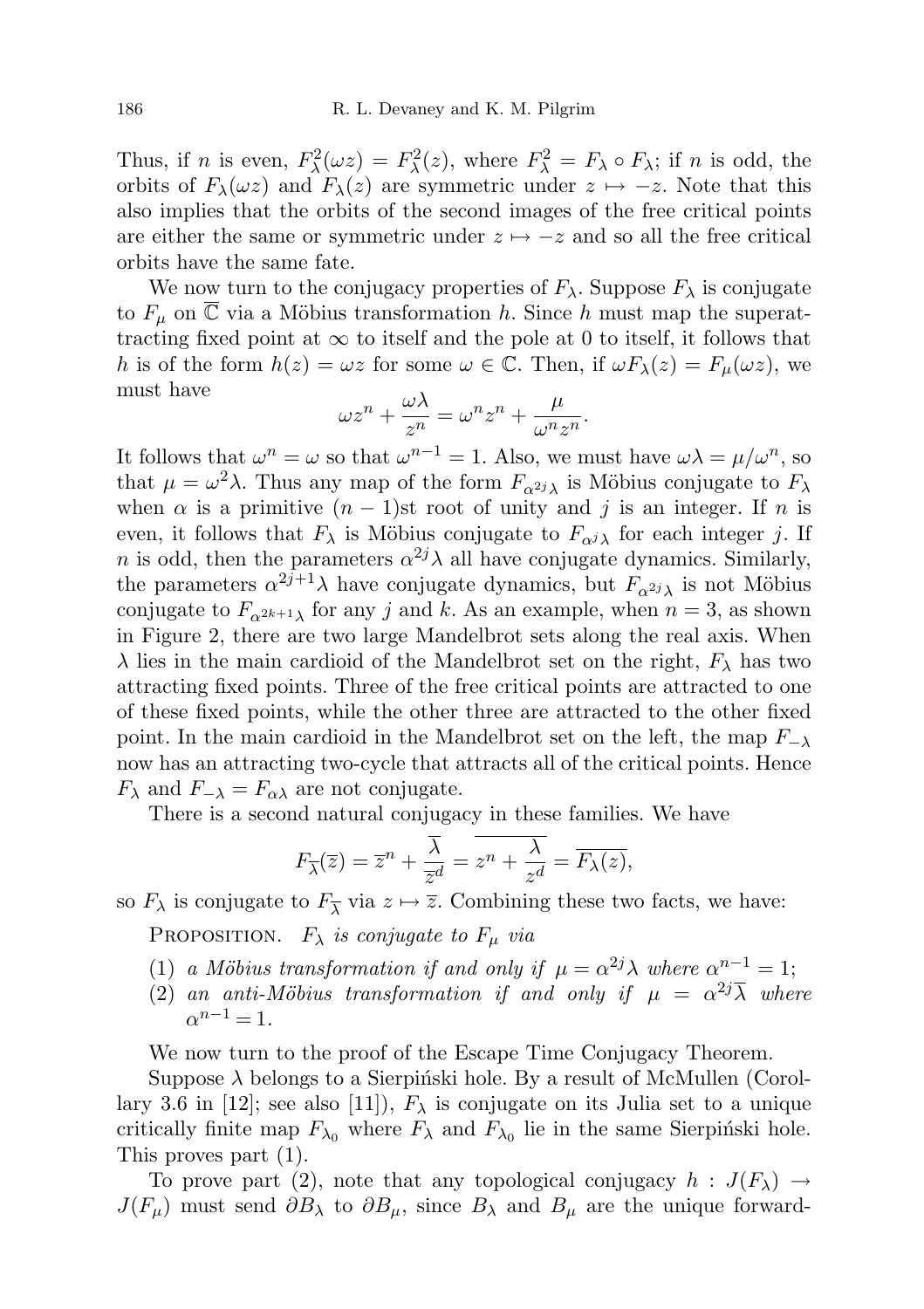invariant Fatou components of  $F_{\lambda}$  and  $F_{\mu}$ . Define the "escape time" of a Fatou component boundary C to be the number of iterations required to reach the boundary of the basin of infinity. The escape time of  $C$  and of  $h(C)$ are the same, and the escape time  $\kappa(\lambda)$  of any map  $F_{\lambda}$ , defined in terms of critical points, is the same as the escape time of the boundary of the Fatou component containing any critical point  $c_{\lambda}$ . The set of such boundary curves C surrounding critical points is dynamically distinguished, since these are precisely the boundary curves eventually mapping by degree two onto the boundary of  $T_{\lambda}$ . Hence, the escape time is a topological conjugacy invariant, proving (2).

We now prove (3). Suppose  $F_{\lambda}$  and  $F_{\mu}$  are escape time Sierpinski maps which are conjugate on their Julia sets via a homeomorphism  $h$ . By part  $(1)$ , we may, and do, assume that these maps are critically finite.

Suppose first that  $h$  is orientation preserving. We now modify  $h$  off the Julia set to obtain a conjugacy on the whole sphere. As pointed out earlier, the conjugacy h must send  $\partial B_\lambda$  to  $\partial B_\mu$ . The map h extends to a homeomorphism defined on the entire sphere; see [10].

Let  $\Delta$  denote the open unit disk in  $\mathbb{C}$ . By Böttcher's Theorem, there exist Riemann maps  $\phi_{\lambda}, \phi_{\mu}$ , unique up to rotation by an  $(n-1)$ st root of unity,  $\phi_{\lambda} : (\Delta, 0) \to (B_{\lambda}, \infty)$  and  $\phi_{\mu} : (\Delta, 0) \to (B_{\mu}, \infty)$ , conjugating  $F_{\lambda} | B_{\lambda}$ and  $F_{\mu}|B_{\mu}$  to  $z \mapsto z^{n}$ . Then  $H = (\phi_{\mu})^{-1} \circ h \circ \phi_{\lambda}$  conjugates  $z^{n}$  on  $\partial \Delta$ to itself, so  $H(z) = \tau z$  where  $\tau^{n-1} = 1$ . Therefore H extends to a map  $H: (\overline{\Delta},0) \to (\overline{\Delta},0)$  such that  $\phi_{\mu} \circ H \circ \phi_{\lambda}^{-1}$  $\overline{\lambda}^{-1}$  is an extension of h over  $B_{\lambda}$ conjugating  $F_{\lambda}|B_{\lambda}$  to  $F_{\mu}|B_{\mu}$ . We now assume that h has been so extended. Since  $F_{\lambda}$  and  $F_{\mu}$  are topologically conjugate on their Julia sets, they are conjugate on the grand orbit of the boundary of the basin of infinity. An easy pullback argument (using induction and the fact that the escape times are the same) shows that for every  $N \in \mathbb{N}$ , there is a further continuous extension  $h_N$  of h to a conjugacy such that

$$
h_N: J(F_\lambda) \cup \bigcup_{j=0}^N F_\lambda^{-j}(B_\lambda) \to J(F_\mu) \cup \bigcup_{j=0}^N F_\mu^{-j}(B_\mu)
$$

and such that  $h_N = h_{N-1}$  on the domain of  $h_{N-1}$ . The sequence of maps  $h_N$ ,  $N \in \mathbb{N}$ , converges since, by local connectivity of the Sierpinski curve, the diameters of the complementary domains must tend to zero. Therefore  $F_{\lambda}$ and  $F_{\mu}$  are critically finite maps that are topologically conjugate on the entire Riemann sphere. The uniqueness conclusion of Thurston's Theorem (see [9, Theorem 1]) implies that  $F_{\lambda}$  and  $F_{\mu}$  are Möbius conjugate. Since h must take  $\infty$  to  $\infty$  and 0 to 0, the conjugating map must be of the form  $h(z) = \beta z$  for some  $\beta \in \mathbb{C}$ . Then, as we showed in the above Proposition, β must be an  $(n-1)$ st root of unity and  $μ = β<sup>2j</sup>λ$  for some  $j ∈ ℤ$ .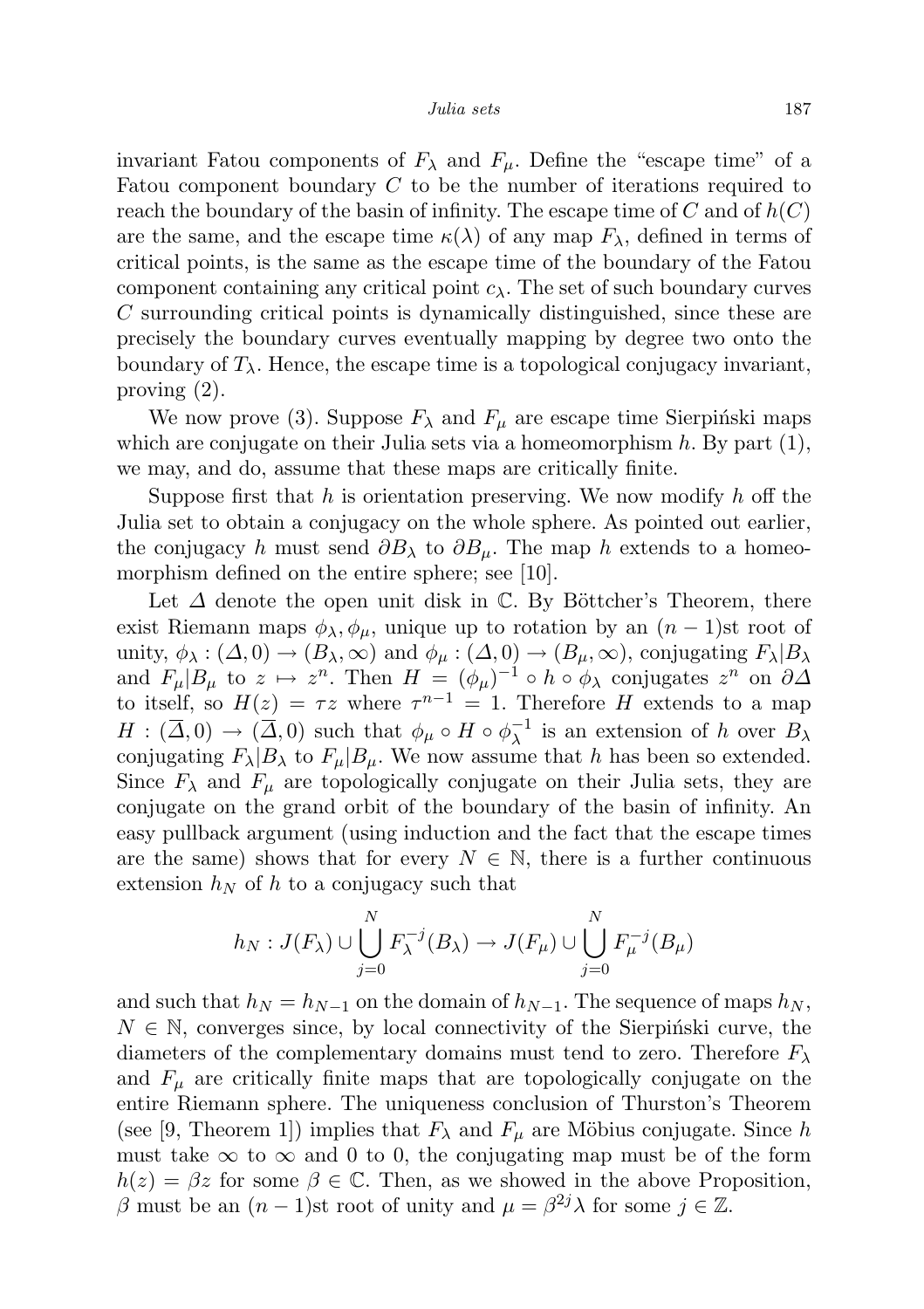Now suppose that h is orientation reversing. We know that  $F_{\lambda}$  and  $F_{\overline{\lambda}}$  are conjugate by the orientation reversing map  $z \mapsto \overline{z}$  and that  $\lambda$  is the center of a Sierpiński hole. By the above, the only maps that are conjugate to  $F_{\overline{\lambda}}$ via an orientation preserving map are those of the form  $F_{\alpha^2 i \overline{\lambda}}$ . Therefore these are the only maps that can be conjugate to  $F_{\lambda}$  by an orientation reversing conjugacy. This completes the proof of the Escape Time Conjugacy Theorem. ■

3. Conjugacy classes. In this section we compute the number of distinct topological conjugacy classes of escape time Sierpinski curve maps. To do this, it suffices to count the number of centers of the Sierpinski holes that are conjugate either by Möbius transformations or by complex conjugation.

We first assume that  $n$  is odd. In this case it is known that there are no Sierpinski holes that meet the real axis in the parameter plane. Indeed, when  $\lambda$  is real, only the following situations occur:

- 1.  $v_{\lambda}$  lies in  $T_{\lambda}$ , so  $\lambda$  is in the McMullen domain;
- 2.  $v_{\lambda}$  lies in  $B_{\lambda}$ , so  $\lambda$  lies in the Cantor set locus;
- 3. the orbit of  $v_{\lambda}$  is bounded and  $\lambda$  lies in one of the two Mandelbrot sets flanking the origin and straddling the real axis.

See [5] for a proof, and see Figure 2 for a picture of these regions in the parameter plane when  $n = 3$ .

As a consequence, if  $\lambda$  lies at the center of a Sierpinski hole, then  $\lambda$ cannot be real. Therefore the other centers of Sierpinski holes with conjugate dynamics are those given by parameters of the form  $\alpha^{2j}\lambda$  and  $\alpha^{2j}\overline{\lambda}$  where  $j \in \mathbb{Z}$ . Since  $\alpha$  is an  $(n-1)$ st root of unity and n is odd, it follows that there are exactly  $n-1$  maps (including  $F_{\lambda}$ ) with conjugate dynamics. Thus, by the Structure Theorem, the number of distinct conjugacy classes of escape time  $\kappa$  Sierpiński curve maps when n is odd is  $(2n)^{\kappa-3}$ .

Now we consider the case where  $n$  is even. We shall show that the number of distinct conjugacy classes of escape time Sierpinski curve maps with escape time  $\kappa$  is given by  $(2n)^{\kappa-3}/2+2^{\kappa-4}$ . The difference in this case is that there now are centers of the Sierpiński holes lying along the negative real axis in the parameter plane. There are no such holes along the positive real axis since, when  $\lambda \in \mathbb{R}^+$ , we have  $F_{\lambda}(x) > 0$  when  $x > 0$ . Since  $\lambda > 0$ , there is a critical point on  $\mathbb{R}^+$ . Therefore the critical point on the real axis can never map onto 0.

LEMMA. If  $|\lambda| \leq 2$  and  $|z| \geq 2$ , then  $z \in B_{\lambda}$ . *Proof.* For all  $|z| \geq 2$  we have

$$
|F_{\lambda}(z)| \ge |z|^n - \frac{|\lambda|}{|z|^n} > |z|^n - \frac{2}{|z|^n} \ge |z|^n - \frac{1}{2^{n-1}} > |z|
$$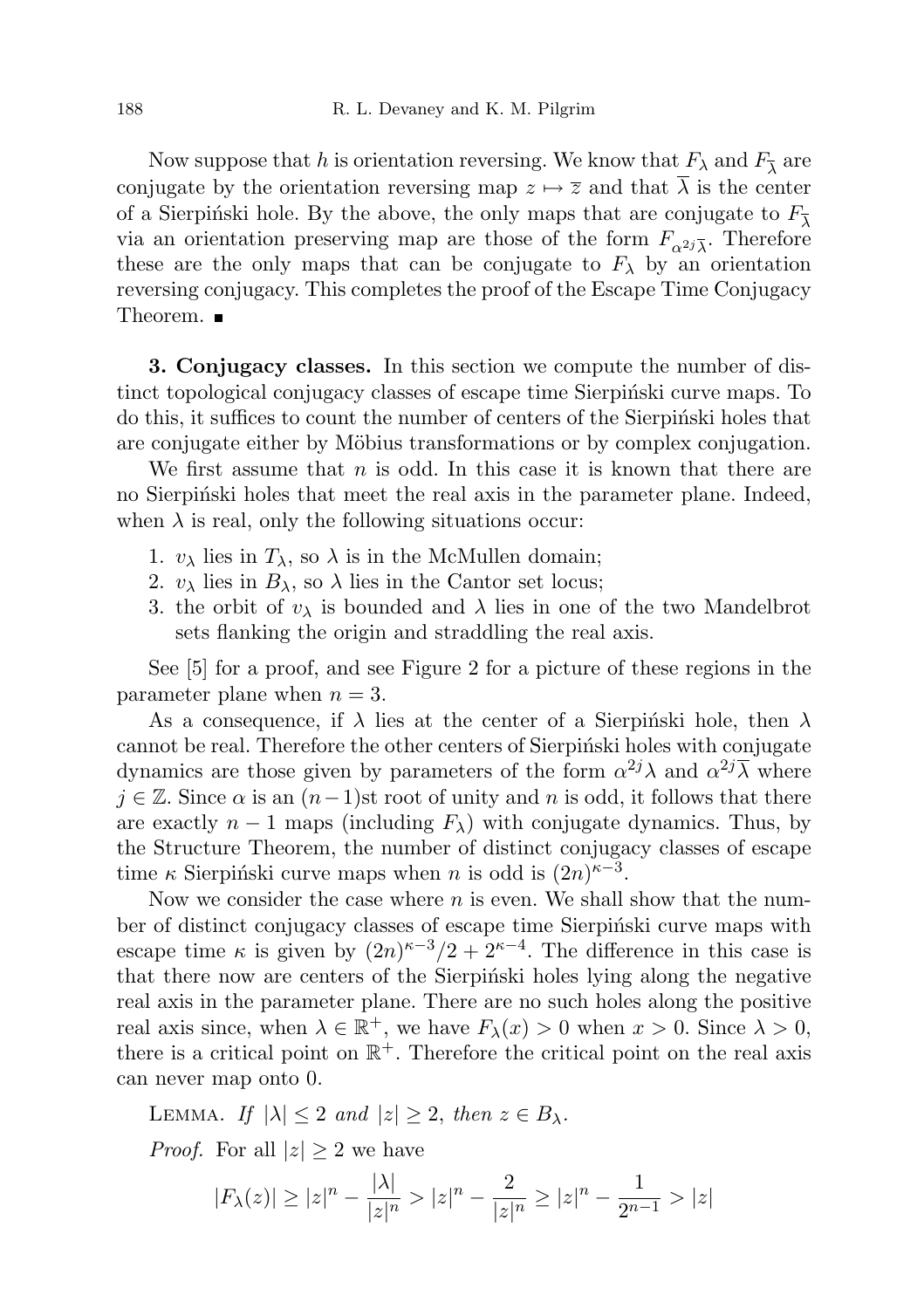since  $n \geq 2$ . Thus  $|F_{\lambda}(z)| > |z| \geq 2$  and, inductively,  $|F^k(z)| > |F_{\lambda}^{k-1}|$  $\lambda^{k-1}(z)|$ for all k. Hence  $F_{\lambda}^{k}(z) \rightarrow \infty$  for all z with  $|z| \geq 2$ . Therefore all points in the region  $|z| \geq 2$  lie in  $B_{\lambda}$ .

PROPOSITION. If  $|\lambda| \geq 2$ , then  $\lambda$  lies in the escape locus.

*Proof.* Suppose that  $|z| \geq 2$ √  $\lambda$ . Then we have

$$
|F_{\lambda}(z)| \ge |z|^n - \frac{|\lambda|}{|z|^n} \ge |z|^n - \frac{|\lambda|}{2^n |\sqrt{\lambda}|^n} \ge |z|^n - \frac{1}{2^n 2^{n/2 - 1}} \ge |z|^n - \frac{1}{4} > |z|
$$

since  $|z| \geq 2$  $|\lambda|\,\geq\, 2$ 2 and  $n \ge 2$ . Hence all such z lie in  $B_\lambda$  and, in particular,  $v_{\lambda} \in B_{\lambda}$ . Thus, by the Escape Theorem,  $\lambda$  lies in the escape  $locus.$ 

Let us assume for the remainder of this section that  $\lambda \notin \mathbb{R}^+$  and  $|\lambda| \leq 2$ . Recall that the critical points of  $F_{\lambda}$  are given by  $c_{\lambda}$  where  $c_{\lambda}^{2n} = \lambda$ . Since  $\lambda \notin \mathbb{R}^+$ , there is a unique critical point of  $F_\lambda$  that lies in the sector 0 < Arg  $z < \pi/n$ . Call this critical point  $c_0 = c_0(\lambda)$ . Let  $c_i = c_i(\lambda)$  be the critical point given by  $\exp(j\pi i/n)c_0$ , so  $c_{2n-1}$  lies in the sector given by  $-\pi/n < \text{Arg } z < 0.$ 

Let  $\nu_j = \nu_j(\lambda)$  denote the ray given by  $tc_j$  where  $t > 0$ ; each  $\nu_j$  is called a critical point ray. Let  $\zeta^{\pm}_{\lambda}$  $\chi^{\pm}_{\lambda}(t) = \pm 2t\sqrt{\lambda}$  for  $t \geq 1$ , so the  $\zeta^{\pm}_{\lambda}$ 1, so the  $\zeta_{\lambda}^{\pm}(t)$  are straight rays that extend from the two critical values  $\pm 2\sqrt{\lambda}$  to  $\infty$ . We call these rays the critical value rays. Since  $F_{\lambda}(tc_{\lambda}) = \sqrt{\lambda} (t^{n} + t^{-n})$  where  $t > 0$ , it follows that  $F_{\lambda}$  maps  $\nu_j(\lambda)$  in two-to-one fashion (except at  $c_j$ ) over one of the two critical value rays.

Now consider the open region  $I_0 = I_0(\lambda)$  defined as follows. By the lemma, the circle  $r = 4$  lies in  $B_{\lambda}$  and, moreover, the critical values lie inside this circle. Hence the preimage of this circle consists of a pair of simple closed curves,  $\gamma_{\text{in}}$  and  $\gamma_{\text{out}}$ , where  $\gamma_{\text{in}}$  lies strictly inside  $\gamma_{\text{out}}$ . Each of these curves is mapped *n*-to-1 onto  $r = 4$ . Since each of the critical value rays meets  $r = 4$  in exactly one point, it follows that each of the critical point rays meets  $\gamma_{\rm in}$  and  $\gamma_{\rm out}$  in one point as well.

We let  $I_0$  be the open region that meets  $\mathbb{R}^+$  and is bounded by the critical point rays  $\nu_0$  and  $\nu_{2n-1}$  and by the portions of the curves  $\gamma_{in}$  and  $\gamma_{out}$  lying between these rays. Also, let  $I_1 = I_1(\lambda) = -I_0$ . Note that the straight line boundaries of  $I_1$  lie in  $\nu_{n-1}$  and  $\nu_n$ . See Figure 3.

PROPOSITION. Suppose  $|\lambda| \leq 2$  and  $\lambda \notin \mathbb{R}^+$ . Then  $F_{\lambda}$  maps  $I_0$  and  $I_1$ one-to-one onto a region that contains the set  $I_0 \cup I_1$  in its interior.

*Proof.* Let  $v_{\lambda}$  denote the critical value that lies in the upper half-plane. Then, since  $0 < \text{Arg } \lambda < 2\pi$ , we first have

$$
\operatorname{Arg} c_0(\lambda) = \frac{1}{2n} \operatorname{Arg} \lambda < \frac{1}{2} \operatorname{Arg} \lambda = \operatorname{Arg} v_\lambda.
$$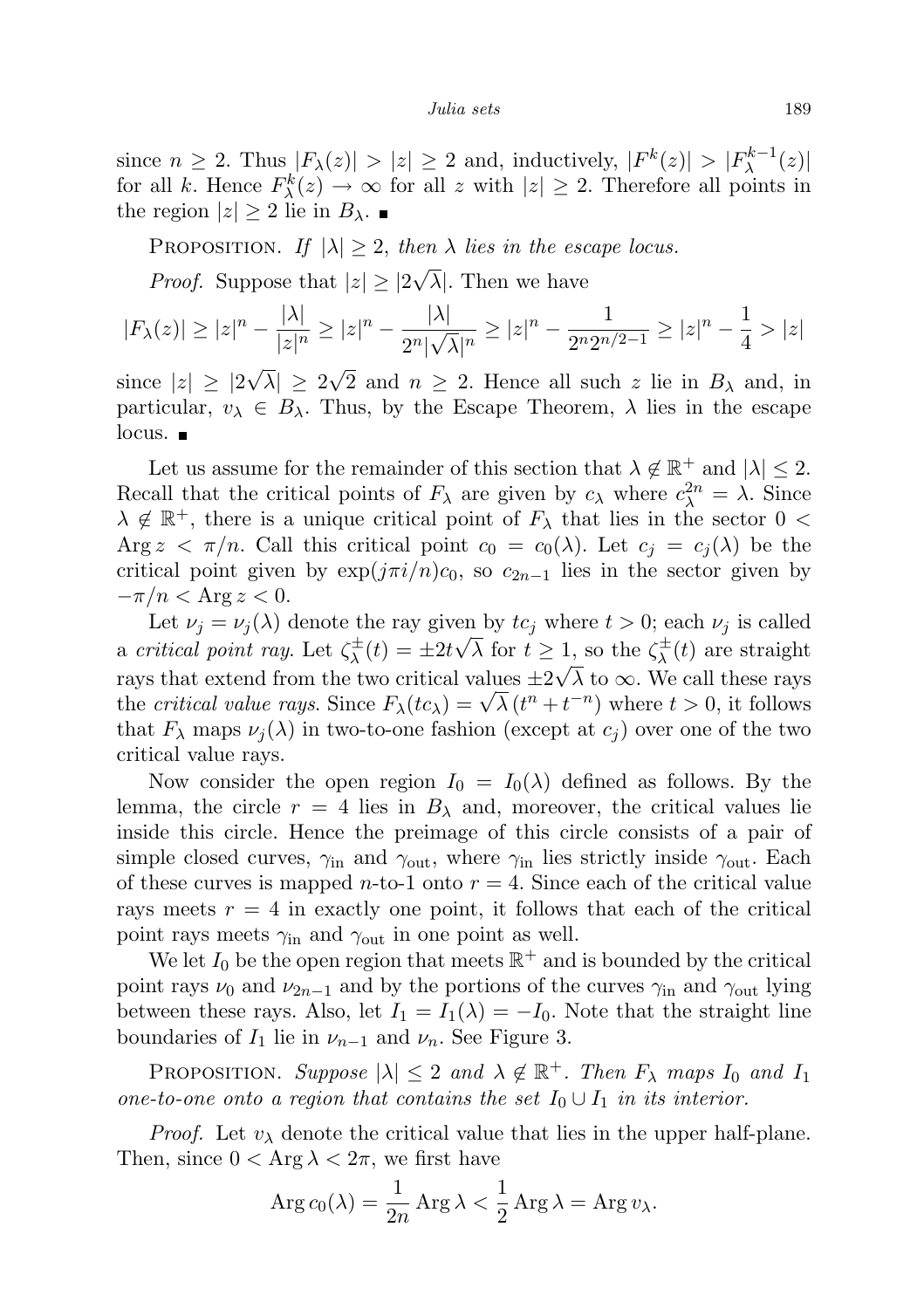

Fig. 3. I<sub>0</sub> and I<sub>1</sub> and their image under  $F_{\lambda}$ , which is the interior of  $r = 4$  minus the two segments connecting this circle to the critical values. Pictured is the case  $n = 2$ . The region  $I_2$  will be defined in Section 4.

We also have

$$
\frac{n-1}{n}\operatorname{Arg}\lambda < \frac{n-1}{n}\,2\pi,
$$

from which it follows that

$$
\operatorname{Arg} v_{\lambda} = \frac{1}{2} \operatorname{Arg} \lambda < \frac{1}{2n} \operatorname{Arg} \lambda + \frac{n-1}{n} \pi = \operatorname{Arg} c_{n-1}(\lambda).
$$

As a consequence, the critical value ray in the upper half-plane always lies in the region between the critical point rays  $\nu_0$  and  $\nu_{n-1}$ . Similarly, the critical value ray in the lower half-plane always lies between the critical point rays  $\nu_n$  and  $\nu_{2n-1}$ .

Finally, the curve  $\gamma_{\text{out}}$  is mapped in one-to-one fashion onto the semicircular portion of  $r = 4$  that connects the two critical value rays and lies to the right of these rays, while  $\gamma_{\rm in}$  is mapped similarly to the opposite side of  $r = 4$ . Therefore,  $F_{\lambda}$  maps  $I_0$  univalently onto the region  $|z| < 4$  minus the portions of the critical value rays lying in this disk. Hence  $F_{\lambda}(I_0)$  contains both  $I_0(\lambda)$  and  $I_1(\lambda)$  in its interior as long as  $\lambda \notin \mathbb{R}^+$  and  $|\lambda| \leq 2$ . By symmetry, the same is true for  $F_{\lambda}(I_1)$ .

As a consequence of this Proposition, there are unique points in  $I_0$  and  $I_1$ that are mapped to 0 by  $F_{\lambda}$ . Furthermore, there is an open set  $I_{00} \subset I_0$ having the property that  $F_{\lambda}$  maps  $I_{00}$  univalently onto  $I_0$  and another set  $I_{01} \subset I_0$  that is mapped univalently onto  $I_1$ . Similarly, there are subsets  $I_{10}$ and  $I_{11}$  of  $I_1$  that are mapped univalently onto  $I_0$  and  $I_1$  respectively. Hence there is a unique point in each of these four sets that is mapped to 0 by  $F_{\lambda}^2$ . Inductively, given a sequence S of  $j + 1$  0's and 1's,  $S = s_0 s_1 \dots s_j$ , there is a subset  $I_{s_0...s_j}$  of  $I_{s_0}$  that is mapped univalently onto  $I_{s_j}$  by  $F_\lambda^j$  $\chi^{\jmath}$ . Hence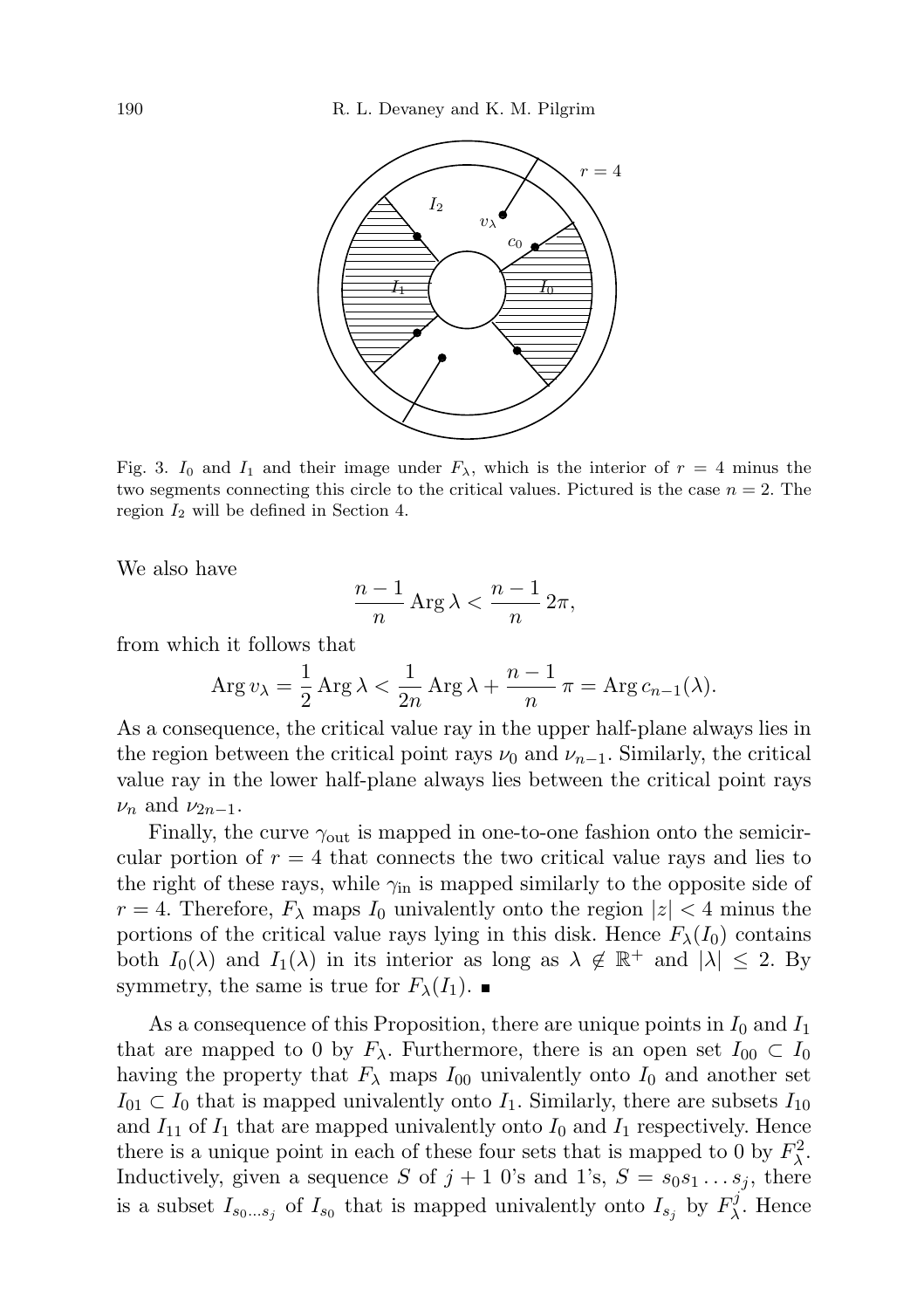there is a unique point in this set that is mapped to 0 by  $F_{\lambda}^{j+1}$  $\lambda^{1/1+1}$ . We call this point  $x_{\lambda}^{S}$ . Note that the orbit of  $x_{\lambda}^{S}$  passes through the  $I_{s_k}$  in the exact order determined by the sequence S before landing on 0.

REMARK. Standard arguments from complex dynamics can be used to show that there is an  $F_{\lambda}$ -invariant Cantor set contained inside  $I_0 \cup I_1$ . This is the beginning of the construction of Cantor necklaces in both the dynamical and the parameter planes (see [7]). However, we will not make use of this concept in this paper.

Our goal now is to prove that, given any finite sequence  $S = s_0 \dots s_j$ , there is a unique parameter  $\lambda_S \in \mathbb{R}^-$  for which the critical orbits all land on  $x_{\lambda_S}^S$  at the second iteration, and hence  $F_{\lambda_S}^{j+3}$  $\lambda_S^{j+3}(c_{\lambda_S})=0.$  It turns out that the proof of this when  $n = 2$  is very different from the cases where n is greater than 2. One reason for this is the absence of a McMullen domain in the parameter plane when  $n = 2$ , but there are other reasons that we will discuss in the next section. Therefore, for the remainder of this section, we will further assume that  $n \geq 4$  (and even).

PROPOSITION. Suppose  $n \geq 4$  is even. If  $|\lambda| \leq 0.01$ , then  $\lambda$  lies in the McMullen domain.

Proof. Recall that the McMullen domain is an open disk that surrounds the origin in the parameter plane. Recall also that the critical values are given by  $v_{\lambda} = \pm 2\sqrt{\lambda}$ . If  $|\lambda| \leq 0.01$ , then

$$
|F_{\lambda}(\pm 2\sqrt{\lambda})| \ge \frac{|\lambda|}{2^n |\sqrt{\lambda}|^n} - 2^n |\sqrt{\lambda}|^n \ge \frac{1}{2^n |\lambda|^{(n-2)/2}} - (0.2)^n
$$
  

$$
\ge \frac{1}{2^n (0.1)^{n-2}} - 2^n (0.1)^n = \frac{5^{n-2}}{4} - (0.2)^n > 2.
$$

By the Lemma, for each  $\lambda$  with  $|\lambda| \leq 0.01$ ,  $F_{\lambda}(v_{\lambda})$  lies in  $B_{\lambda}$ . We claim that  $v_{\lambda}$  lies in  $T_{\lambda}$ . To see this, let z lie on the circle of radius  $|\lambda|^{1/2n}$  centered at the origin. Then

$$
|F_{\lambda}(z)| \le 2|\lambda|^{1/2} < |\lambda|^{1/2n}
$$

since  $|\lambda| \leq 0.01$ . Hence the circle of radius  $|\lambda|^{1/2n}$  is mapped strictly inside itself and so this circle does not lie in  $B_\lambda$ . Moreover,  $v_\lambda$  lies inside this circle. It then follows that  $v_{\lambda}$  must lie in  $T_{\lambda}$ . By the Escape Theorem, each  $\lambda$  with  $0 < |\lambda| \leq 0.01$  therefore lies in the McMullen domain.

Still assuming that  $n \geq 4$  is even, let W denote the set of parameters that satisfy

- 1.  $(n-2)\pi/(n-1) < \text{Arg } \lambda < n\pi/(n-1);$
- 2.  $0.01 < |\lambda| < 2$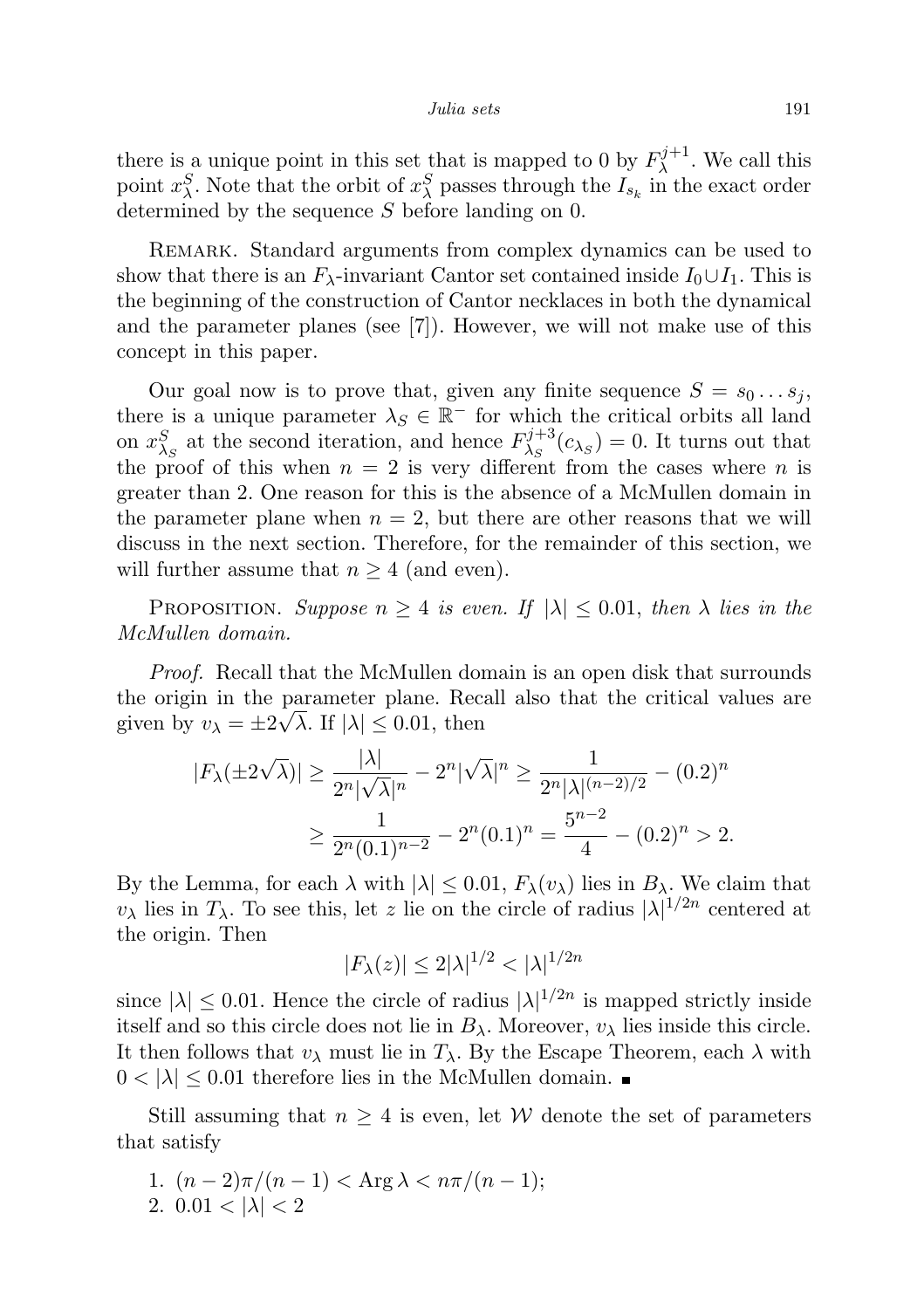

Fig. 4. The region W in the parameter plane when  $n = 4$ 

(see Figure 4). We shall henceforth restrict our attention to parameters in W (note that W contains the portion of  $\mathbb{R}^-$  between  $-2$  and  $-0.01$ ). Let  $G: \mathcal{W} \to \mathbb{C}$  be given by

$$
G(\lambda) = F_{\lambda}^{2}(c_{\lambda}) = 2^{n} \lambda^{n/2} + \frac{1}{2^{n} \lambda^{(n-2)/2}}.
$$

Note that, since n is even, all of the critical points of  $F_{\lambda}$  land on the same point after two iterations of  $F_{\lambda}$ , so  $G(\lambda)$  is well defined and analytic on W. Also, define

$$
\mathcal{I} = \bigcup_{\lambda \in \mathcal{W}} (I_0(\lambda) \cup I_1(\lambda)).
$$

PROPOSITION. If  $n \geq 4$  is even, the map G takes W univalently onto an open set that completely contains the closure of I.

*Proof.* A computation shows that G has  $n-1$  critical points given by

$$
\left(\frac{n-2}{4^n n}\right)^{1/(n-1)}.
$$

One of these critical points lies on the straight ray whose argument is given by  $(n-2)\pi/(n-1)$ . Call this critical point  $\xi$ . There is another critical point,  $\overline{\xi}$ , on the ray given by Arg  $\lambda = n\pi/(n-1)$ . Note that these critical points lie on the straight line boundaries of  $W$ . We call the ray given by Arg  $\lambda = (n-2)\pi/(n-1)$  the upper ray bounding W, while the ray given by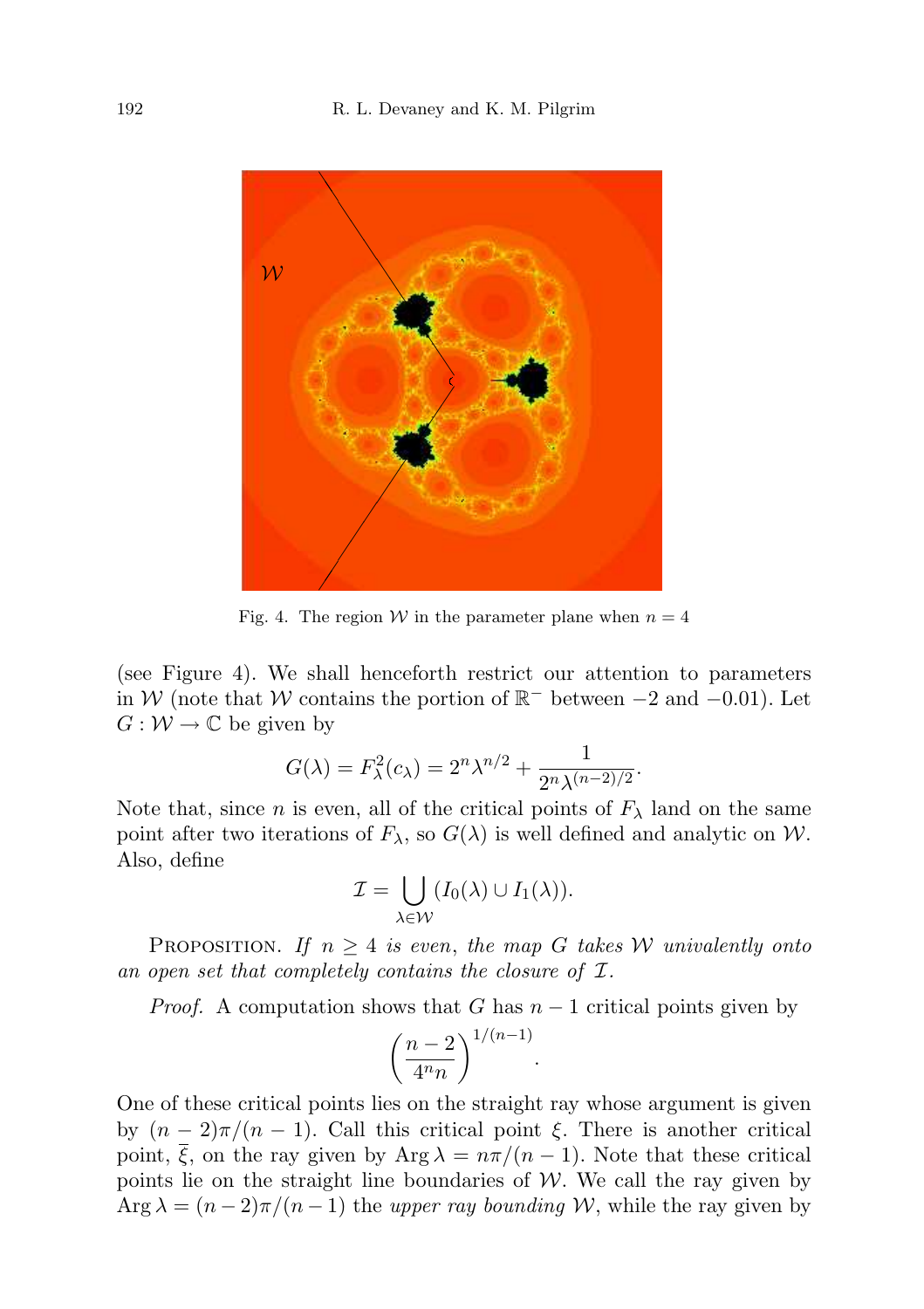$\text{Arg } \lambda = n\pi/(n-1)$  is the lower ray bounding W. Then another computation shows that the upper ray bounding  $W$  is mapped by G to the ray with argument

$$
-\frac{\pi}{2(n-1)}+\frac{n-1}{2}\,\pi
$$

while the lower ray bounding  $W$  is mapped to the ray with argument

$$
\frac{\pi}{2(n-1)} + \frac{n+1}{2} \pi.
$$

Indeed, G maps the upper ray two-to-one (except at  $\xi$ ) onto the portion of its image ray extending from  $G(\xi)$  to  $\infty$ , and G maps the lower ray in similar fashion onto the portion of its image ray extending from  $G(\xi)$  to  $\infty$ .

Note that the arguments of these two image rays sum to  $n\pi$  so these image rays are the negatives of each other. Let  $X$  be the pair of sectors in C given by

$$
\frac{\pi}{2} - \frac{\pi}{2(n-1)} \le |\text{Arg } z| \le \frac{\pi}{2} + \frac{\pi}{2(n-1)}.
$$

Then, by the above, the images under  $G$  of the upper and lower bounding rays of  $W$  lie on the boundaries of X.

Now recall that  $I_0(\lambda)$  is bounded by the critical point rays  $\nu_0(\lambda)$  and  $\nu_{2n-1}(\lambda)$ . Therefore  $I_0$  is contained in the region

$$
-\frac{\pi}{n} < \frac{1}{2n} \operatorname{Arg} \lambda - \frac{\pi}{2n} < \operatorname{Arg} z < \frac{1}{2n} \operatorname{Arg} \lambda < \frac{\pi}{n}.
$$

But we have

$$
\frac{\pi}{2} - \frac{\pi}{2(n-1)} > \frac{\pi}{n} \quad \text{and} \quad -\frac{\pi}{2} + \frac{\pi}{2(n-1)} < -\frac{\pi}{n},
$$

so it follows that the images of the upper and lower bounding rays of  $W$  are a bounded distance away from  $\bigcup_{\lambda} I_0(\lambda)$ . In a similar fashion, these images are bounded away from  $\bigcup_{\lambda} I_1(\lambda)$  as well.

Finally, since  $G(\lambda) \approx 2^n \lambda^{n/2}$  on the circle  $|\lambda| = 2$ , it follows easily that G maps this portion of the boundary of  $W$  one-to-one to a nearly circular curve that lies well outside the circle of radius 2 and connects the images of the upper and lower bounding rays in the portion of the plane to the right of these rays. Similarly, G maps the circular boundary given by  $|\lambda| = 0.01$ onto a nearly circular curve that again lies outside the circle of radius 2 and also connects the images of the upper and lower bounding rays, but this time in the region to the left of these rays. As a consequence, G maps  $W$ univalently over a set that strictly contains the closure of  $\mathcal{I}$ .

Note that the above result implies that there is a unique parameter  $\lambda_0 \in \mathcal{W}$  for which  $G(\lambda_0) = 0$ , i.e.,  $\lambda_0$  is the center of a Sierpinski hole with escape time 3. In fact, solving  $G(\lambda) = 0$  shows that there are  $n - 1$  such centers of Sierpiński holes in  $\mathbb{C}$ , namely those given by  $\lambda^{n-1} = -1/4^n$ . Here,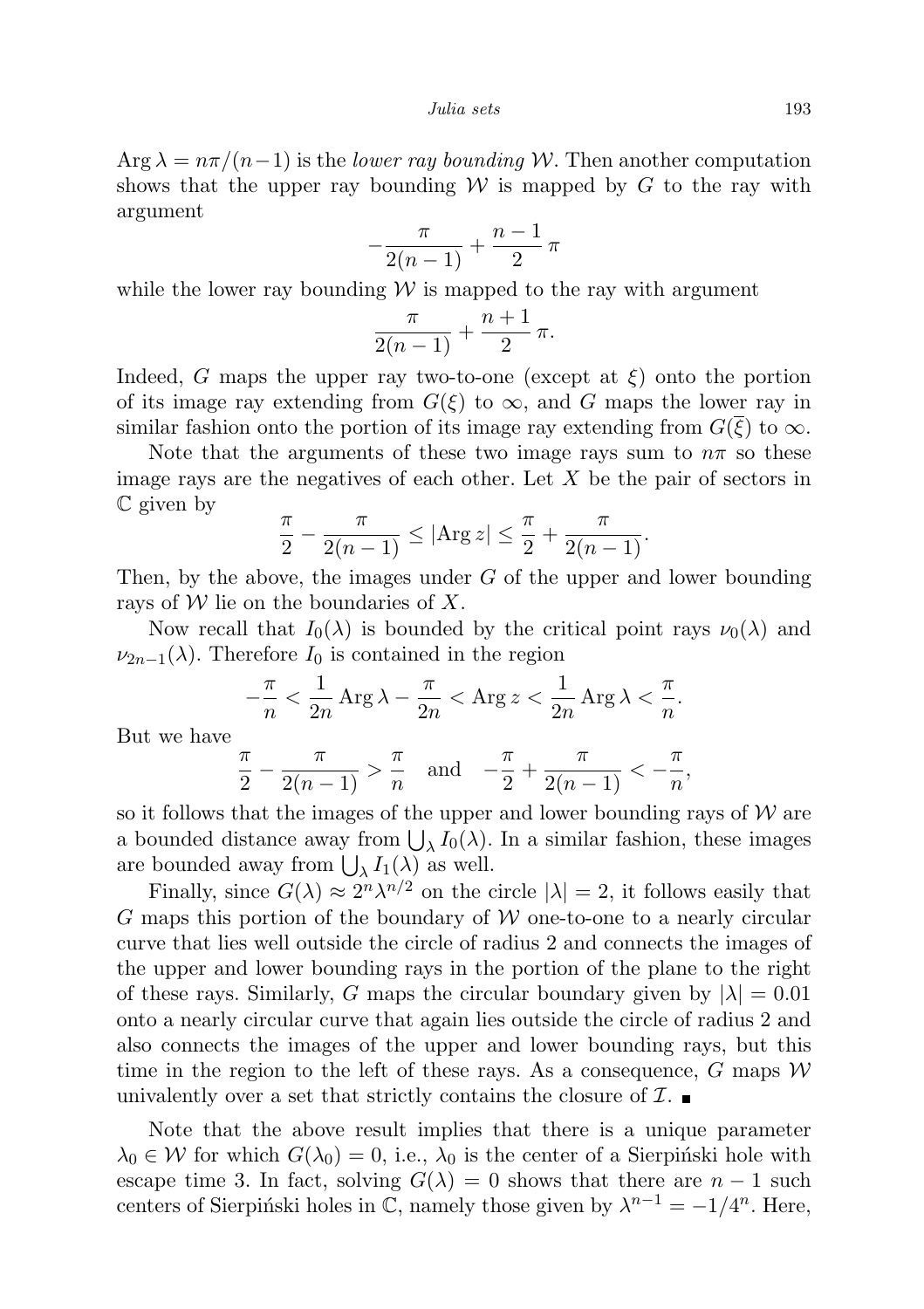$\lambda_0$  is the center of the Sierpiński hole that lies in  $\mathbb{R}^-$ , and all of these other maps are conjugate to  $F_{\lambda_0}$  via a Möbius transformation of the form  $z \mapsto \alpha^j z$ where  $\alpha^{n-1} = 1$ .

PROPOSITION. For each itinerary  $S = s_0 \dots s_j$ , there is a unique parameter  $\lambda^S$  for which each of the critical points lands on  $x_\lambda^S$  after two iterations. Moreover,  $\lambda^S \in \mathbb{R}^-$ .

*Proof.* Fix an itinerary  $S = s_0 \dots s_j$ . We have two maps defined on W. The first is the map  $\lambda \mapsto x_{\lambda}^{S}$  and the second is  $\lambda \mapsto G(\lambda)$ . Both of these maps are analytic functions defined on  $W$ . Moreover,  $G$  is invertible and  $G(W)$  contains the closure of *I*, so we can consider the map  $P: W \to W$ given by  $P(\lambda) = G^{-1}(x_{\lambda}^{S})$ . Since  $x_{\lambda}^{S}$  lies in a compact subset of  $G(\mathcal{W})$ , it follows from the Schwarz Lemma that P has a unique fixed point  $\lambda_S$  in W. This fixed point is a parameter for which  $G(\lambda_S) = x_{\lambda_S}^S$ , i.e.,  $F_{\lambda_S}^{k+3}$  $\lambda_S^{k+3}(c_{\lambda_S})=0$ and the second iterate of  $c_{\lambda_S}$  is a point that travels around  $I_0$  and  $I_1$  with the required itinerary before landing on 0.

We claim that  $\lambda_S \in \mathbb{R}^-$ . To see this, note first that  $G(\lambda)$  is real when  $\lambda \in \mathbb{R}^-.$  A straightforward computation then shows that G takes the interval  $[-2, -0.01)$  in one-to-one fashion onto a line that contains the interval  $[-2, 2]$ in its interior. Now when  $\lambda$  is real,  $x_{\lambda}^{S}$  is also real. Hence the map  $G^{-1}(x_{\lambda}^{S})$ must have at least one fixed point in  $[-2, 0.01]$ . But, from the above, we know that this must then be the unique fixed point of  $P$ .

We now compute the number of centers of Sierpinski holes that have conjugate dynamics when  $n > 2$  is even. For each itinerary  $s_0 \dots s_{k-1}$ , there is a unique  $\lambda \in \mathbb{R}^-$  for which the critical orbits land on 0 at iteration  $k+2$ , so  $\lambda$  is the center of a Sierpinski hole of escape time  $k + 3$ . These are the only real parameters with this property.

Since *n* is even, there are a total of  $n - 1$  conjugate parameters for each of these maps, so we have exactly  $2^k(n-1)$  parameters that are in conjugacy classes containing a real parameter. Thus the number of parameters that do not have this property is  $(2n)^k(n-1) - 2^k(n-1)$ . Each of these maps is conjugate to exactly  $2(n-1)$  other such maps, including itself, so there are  $(2n)^k/2 - 2^{k-1}$  such "complex" conjugacy classes and  $2^k$  "real" conjugacy classes. Altogether, this gives

$$
(2n)^k/2 + 2^{k-1}
$$

conjugacy classes of maps with escape time  $k + 3$ , or equivalently,

$$
(2n)^{\kappa-3}/2 + 2^{\kappa-4}
$$

conjugacy classes with escape time  $\kappa$ .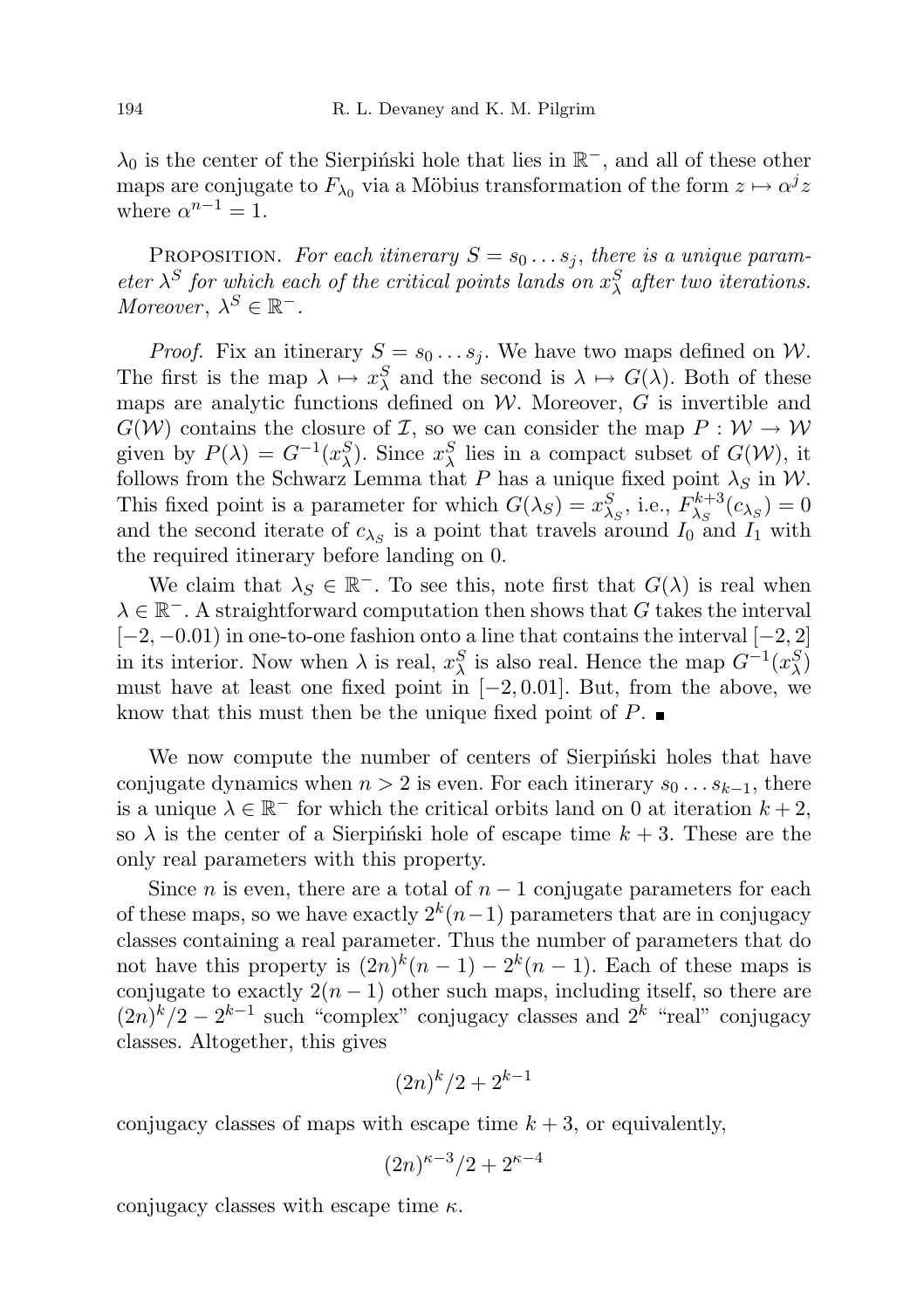**4. The case**  $n = 2$ . We finally turn to the case where  $n = 2$ , i.e., to the map

$$
F_{\lambda}(z) = z^2 + \frac{\lambda}{z^2}.
$$

One difference between this case and the previous ones is that there is no McMullen domain in the parameter plane for these maps. Indeed, we have  $G(\lambda) = F_{\lambda}(v_{\lambda}) = 4\lambda + 1/4$  so  $F_{\lambda}(v_{\lambda}) \rightarrow 1/4$  as  $\lambda \rightarrow 0$  (as opposed to  $F_{\lambda}(v_{\lambda}) \rightarrow \infty$  when  $n \geq 3$ ). Therefore  $v_{\lambda}$  never lies in  $T_{\lambda}$  in this case. In fact, it is known that, in any neighborhood of the origin in the  $\lambda$ -plane, there are infinitely many different Sierpiński holes (see [3]). See Figure 5 for a magnification of the parameter plane near  $\lambda = 0$ .



Fig. 5. The region  $-0.03 \le x, y \le 0.03$  in the parameter plane when  $n = 2$ . The origin is at the tip of the "tail" of the distorted Mandelbrot set on the right.

In this case we may still define the regions  $I_0(\lambda)$  and  $I_1(\lambda)$ , and we have  $F_{\lambda}(I_i) \supset I_0 \cup I_1$  as before. Since there is no McMullen domain, the region  $W$  in the parameter plane must now extend to 0, so we now let

$$
\mathcal{W} = \{\lambda \mid 0 < |\lambda| < 2, \, 0 < \operatorname{Arg} \lambda < 2\pi\}.
$$

The major problem that arises when attempting to count the number of different conjugacy classes is that, since  $G(\lambda) = 4\lambda + 1/4$ ,  $G(\mathcal{W})$  no longer properly contains  $I_0(\lambda)$ . However,  $G(\mathcal{W})$  is the disk of radius 8 about 1/4 minus the line segment [0.25, 8.25] in  $\mathbb{R}^+$ , so we do have  $G(\mathcal{W}) \supset I_1(\lambda)$  for each  $\lambda \in \mathcal{W}$ . Hence, if  $S = s_0 \dots s_{k-1}$  is an itinerary for which  $s_0 = 1$ , then the above proof shows that there is a unique  $\lambda_S$  as before.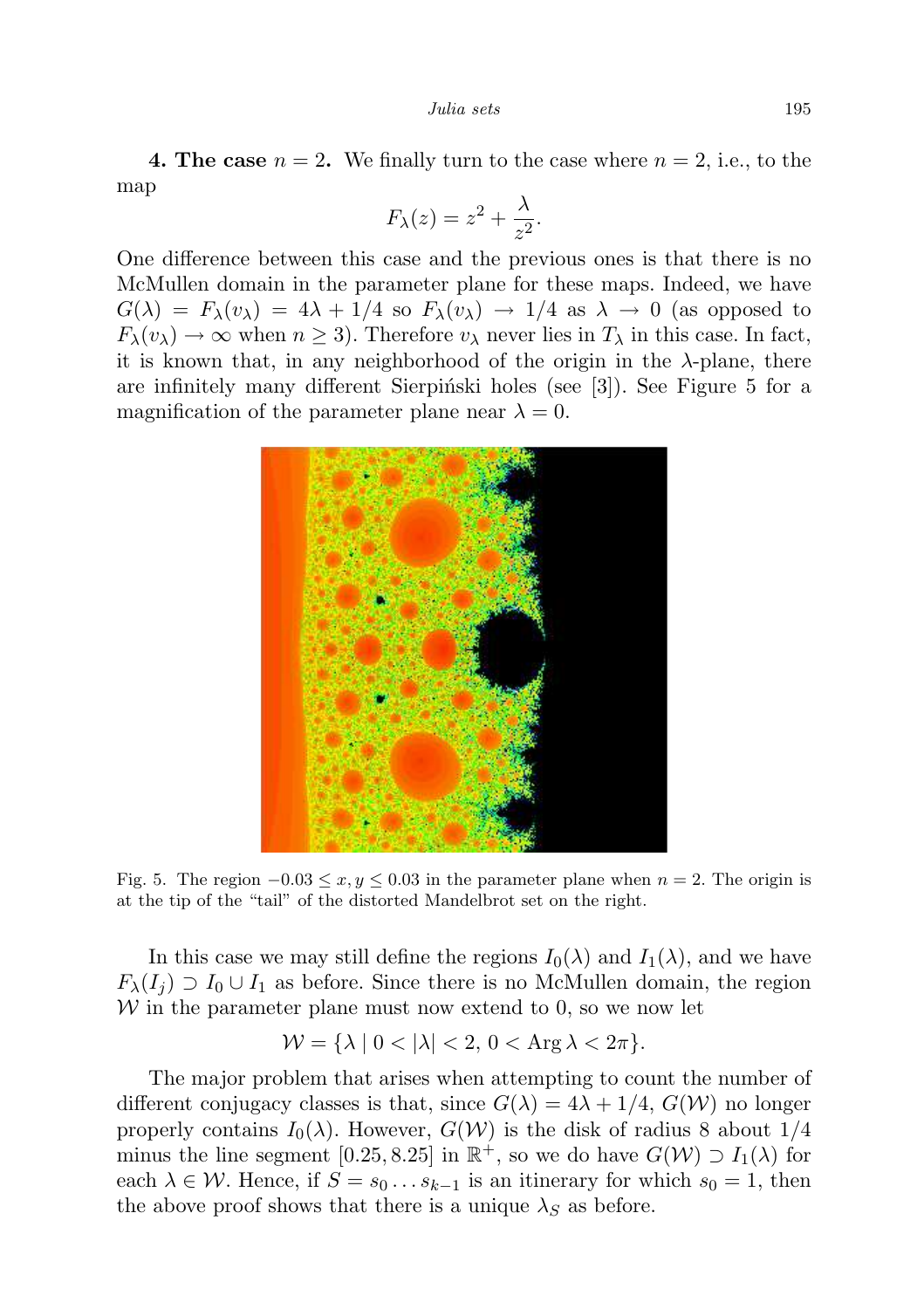Let  $S = s_0 \dots s_{k-1}$  where  $s_0 = 0$ . Let  $I_2 = I_2(\lambda)$  be the region in the dynamical plane bounded by the curves  $\gamma_{\rm in}$  and  $\gamma_{\rm out}$  and also lying in the sector

$$
\frac{1}{2n}\operatorname{Arg}\lambda = \operatorname{Arg} c_0 < \operatorname{Arg} z < \operatorname{Arg} c_1 = \frac{1}{2n}\operatorname{Arg}\lambda + \frac{\pi}{2},
$$

so  $I_2(\lambda)$  is an open region lying between  $I_0$  and  $I_1$  in the upper half plane (see Figure 3).

Note that  $F_{\lambda}$  takes  $I_2$  one-to-one onto the exact same region as  $F_{\lambda}$  maps I<sub>0</sub> and I<sub>1</sub>. Hence  $F_{\lambda}(I_2) \supset I_0 \cup I_1$  for each  $\lambda$ . Thus there is a unique point  $p_{\lambda}^{S}$  lying in  $I_2$  and having the property that  $F_{\lambda}(p_{\lambda}^{S}) = x_{\lambda}^{S}$  for each  $\lambda \in \mathcal{W}$ . Thus  $F_{\lambda}^{k+1}$  $b_{\lambda}^{k+1}(p_{\lambda}^{S})=0.$ 

Instead of the map G, let us now consider the map  $H : \mathcal{W} \to \mathbb{C}$  given Instead of the map G, let us now consider the map  $H : VV \to \mathbb{C}$  given<br>by  $H(\lambda) = 2\sqrt{\lambda}$  where Im  $\sqrt{\lambda} > 0$ , so  $H(\lambda)$  is the critical value of  $F_{\lambda}$  that lies in the upper half-plane. As in the case of  $G$ , the map  $H$  is analytic and univalent on W.

PROPOSITION.  $H(\mathcal{W})$  contains  $I_2(\lambda)$  for each  $\lambda \in \mathcal{W}$ .

*Proof.* Since  $I_2(\lambda)$  and  $H(\mathcal{W})$  are contained in the upper half-plane, we need only show that H maps the outer boundary of W outside  $\gamma_{\text{out}}$ . To see this, suppose that  $|\lambda| = 2$  so that  $|v_{\lambda}| = 2\sqrt{2}$ . If  $|z| = 2\sqrt{2}$ , then we have

$$
|F_{\lambda}(z)| \ge |z|^2 - \frac{|\lambda|}{|z|^2} = 8 - \frac{1}{4} > 4.
$$

Consequently,  $F_{\lambda}(z)$  lies outside  $r = 4$ . Therefore z lies outside  $\gamma_{\text{out}}$  and so the image of the outer boundary of W under H lies outside  $\gamma_{\text{out}}$ .

We claim that there is a unique parameter  $\lambda_S$  in W such that  $H(\lambda_S)$  $= p_{\lambda}^{S}$ . As before, we shall show that  $\lambda \mapsto H^{-1}(p_{\lambda}^{S})$  has a unique fixed point  $\lambda_S$  in W and that  $\lambda_S \in \mathbb{R}^-$ . The problem here is that, unlike the previous case,  $H(\mathcal{W})$  does not properly contain the closure of  $\bigcup_{\lambda} (I_2(\lambda))$ , so it is not immediately clear that this map has a fixed point in  $W$ .

To show that there is indeed a fixed point, we return to the map G. Fix an itinerary  $s_0 \dots s_{k-1}$  that begins with a certain number of 0's, say  $s_0 = \cdots = s_j = 0$  with  $0 < j \leq k - 1$ , but either  $s_{j+1} = 1$  or else  $j = k - 1$ . As in the previous case, we can produce an interval  $I_{s_0...s_{k-1}}$  whose points move through the interval  $(0, 2] \subset \mathbb{R}^+$  in the prescribed fashion before being mapped at iteration k over all of [−2, 2]. But when  $\lambda \in [-2,0)$ ,  $G(\lambda)$  only covers [-7.75, 0.25). However, for  $\lambda$  close to 0,  $F_{\lambda}$  is close to  $x \mapsto x^2$  except in some small neighborhood of 0. Under  $x \mapsto x^2$ , any point close to  $x = 1/4$ remains in  $(0, 1/4]$  for all iterations. Hence, given any  $\varepsilon > 0$ , we may choose  $\lambda \in \mathbb{R}^-$  small enough so that every point in the interval  $(1/4 - \varepsilon, 1/4)$  has itinerary that begins with  $s_0 = \cdots = s_{j+1} = 0$  under each  $F_{\lambda}$ . That is, each point in this interval remains in  $\mathbb{R}^+$  for at least  $j+1$  iterations. By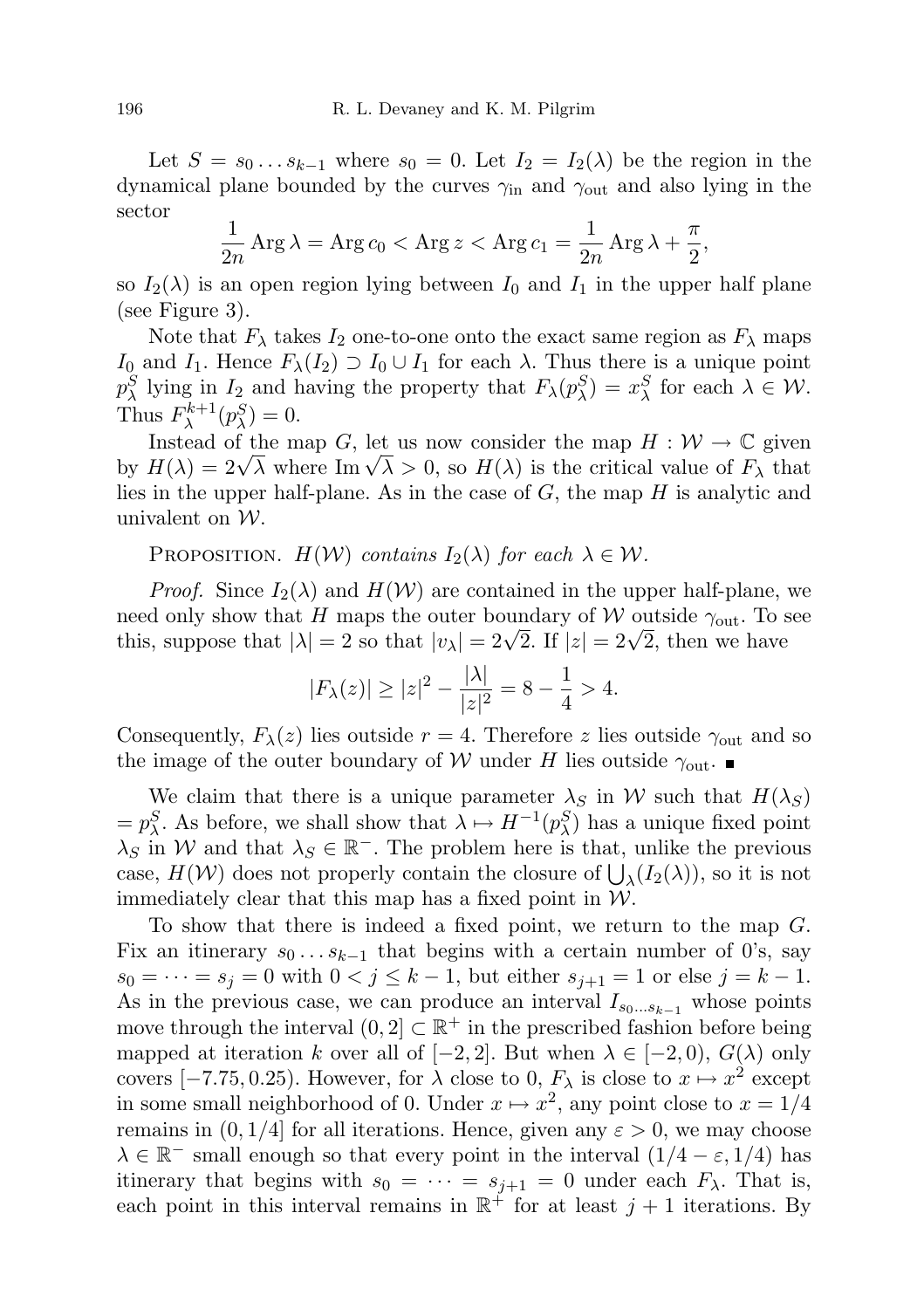choosing  $\lambda$  even smaller, we may assume that  $G(\lambda)$  also lies in the interval  $(1/4 - \varepsilon, 1/4).$ 

Now consider the point  $x_{\lambda}^{S}$  as defined earlier. This point has itinerary that begins with only  $j + 1$  0's. The  $(j + 1)$ st entry in the itinerary may be 1 or the point may land on the origin at the corresponding iteration, but  $s_{j+1} \neq 0$ . Hence  $x_{\lambda}^{S}$  does not lie in the interval  $(1/4 - \varepsilon, 1/4)$ . Therefore  $x_{\lambda}^{S}$ lies to the left of  $G(\lambda)$  when  $\lambda$  is close enough to 0. But when  $\lambda < -1/16$ , we have  $G(\lambda) < 0$ , so  $x_{\lambda}^{S}$  lies to the right of  $G(\lambda)$ . Hence, by continuity, there must be at least one parameter for which  $G(\lambda) = x_{\lambda}^{S}$ . For this parameter, we therefore have  $H(\lambda) = p_{\lambda}^{S}$  where  $F_{\lambda}(p_{\lambda}^{S}) = x_{\lambda}^{S}$ . This then produces a fixed point for the map  $H^{-1}(p_{\lambda}^S)$ . The rest of the proof then follows immediately from the Schwarz Lemma.

#### References

- [1] M. Bonk, Quasiconformal geometry of fractals, in: International Congress of Mathematicians, Vol. II, Eur. Math. Soc., 2006, 1349–1373.
- [2] M. Bonk, B. Kleiner and S. Merenkov, Rigidity of Schottky sets, Amer. J. Math., to appear.
- [3] R. L. Devaney, A myriad of Sierpinski curve Julia sets, in: Difference Equations, Special Functions and Orthogonal Polynomials, World Sci., 2007, 131–148.
- $[4] \quad$ , The McMullen domain: satellite Mandelbrot sets and Sierpiński holes, Conformal Geom. Dynamics 11 (2007), 164–190.
- [5] —, Baby mandelbrot sets adorned with halos in families of rational maps , in: Complex Dynamics (Twenty-Five Years After the Appearance of the Mandelbrot Set), Contemp. Math. 396, Amer. Math. Soc., 2006, 37–50.
- [6] —. Structure of the McMullen domain in the parameter planes for rational maps , Fund. Math. 185 (2005), 267–285.
- $[7] \quad$ —, Cantor necklaces and structurally unstable Sierpinski curve Julia sets for rational maps, Qualit. Theory Dynam. Systems 5 (2004), 337–359.
- [8] R. L. Devaney, D. M. Look and D. Uminsky, The escape trichotomy for singularly perturbed rational maps, Indiana Univ. Math. J. 54 (2005), 1621–1634.
- [9] A. Douady and J. Hubbard, A proof of Thurston's topological characterization of rational functions, Acta Math. 171 (1993), 263–297.
- [10] J. Krasinkiewicz, On homeomorphisms of the Sierpiński curve, Prace Mat. (Comment Math.) 12 (1969), 255–257.
- [11] R. Mañé, P. Sad and D. Sullivan, On the dynamics of rational maps, Ann. Sci. Ecole Norm. Sup. 16 (1983), 193–217.
- [12] C. McMullen, Automorphisms of rational maps, in: Holomorphic Functions and Moduli, Vol. 1, Math. Sci. Res. Inst. Publ. 10, Springer, New York, 1988, 31–60.
- [13] J. Milnor and Tan Lei, A "Sierpiński carpet" as Julia set, Appendix F in Geometry and dynamics of quadratic rational maps, Experiment. Math. 2 (1993), 37–83.
- [14] P. Roesch, On capture zones for the family  $f_{\lambda}(z) = z^2 + \lambda/z^2$ , in: Dynamics on the Riemann Sphere, Eur. Math. Soc., 2006, 121–129.
- [15] N. Steinmetz, On the dynamics of the McMullen family  $R(z) = z^m + \lambda/z^{\ell}$ , Conformal Geom. Dynamics 10 (2006), 159–183.